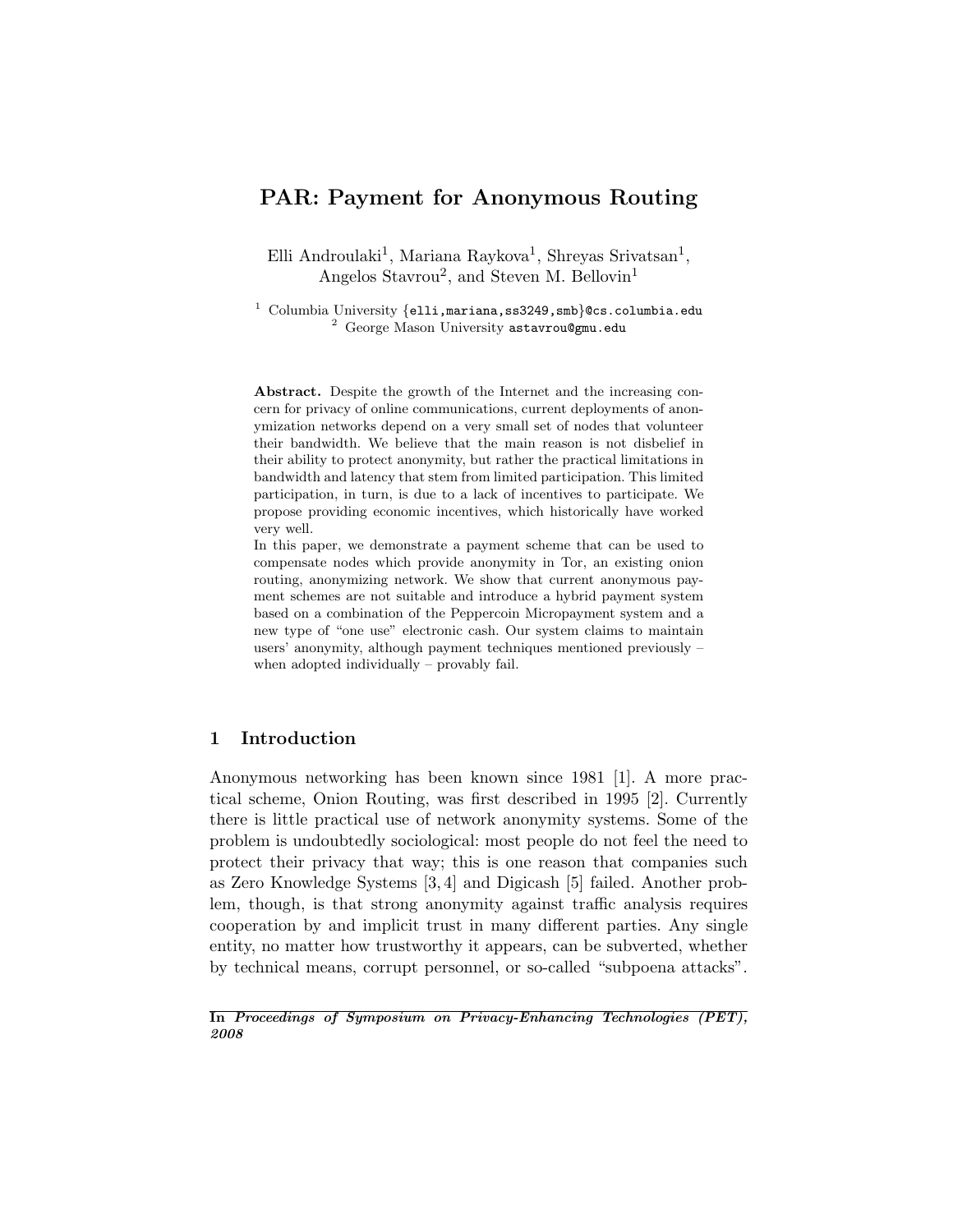All known solutions require, and in fact enforce, routing through multiple parties. This, though, introduces another problem: economic incentives. In a single-provider anonymity scheme, that problem is conceptually simple: the party desiring privacy pays a privacy provider. This payment can be protected by digital cash [6]. Unfortunately, in a multi-provider Mixnet or onion routing network, the problem is more complex, since each party must be paid. By examining existing digital cash schemes, we show that they do not provide the necessary cost or privacy properties required to maintain anonymity. For example, in Chaum's original e-cash scheme [6] a double-spender's identity is exposed. This is perfectly acceptable – double-spending is a form of cheating that should be punished – but in the context of an onion routing network, detecting double spending gives an adversary clues to path setup.

To address these problems, we propose a novel hybrid payment scheme by combining features from Micali's micropayment system [7] and a lightweight, blind signature-based e-cash scheme. Our goal is to create incentives for the network participants to act in a cooperative manner based on their personal interests. We show that any solution must be sound in several dimensions. First, it must protect privacy. This is not trivial; witness the many (partial) attacks on various anonymous networking protocols [8, 9]. That said, we do not claim to have fixed those problems. Rather, our aim is avoid introducing any new vulnerabilities that stem from the payments scheme.

Second, we want a system that is in principle deployable. That is, though we assume such things as anonymous payment systems, we do not assume, for example, incorruptible banks. More importantly, we want a system that is compatible with known economic behavior. Therefore, while our system assumes that people are willing to pay for privacy, we want a system where customer payment – the profits of forwarding nodes – are related to privacy desired and effort expended. In essence, there must be a profit motive and the opportunity for market forces to work. To deter exploitation of the payment scheme, we provide mechanisms to detect cheaters: those parties who accept payment but do not provide services.

Third, we do not attempt to achieve absolute financial security. Instead, we are willing to accept small amounts of cheating, by senders or forwarders, as long as the amount is bounded and limited (possibly with some trade-off) by the party who is exposed to loss. Finally, we want a system that is acceptably efficient in practice and does not impose unreasonable resource consumption. To that end, we evaluate the oper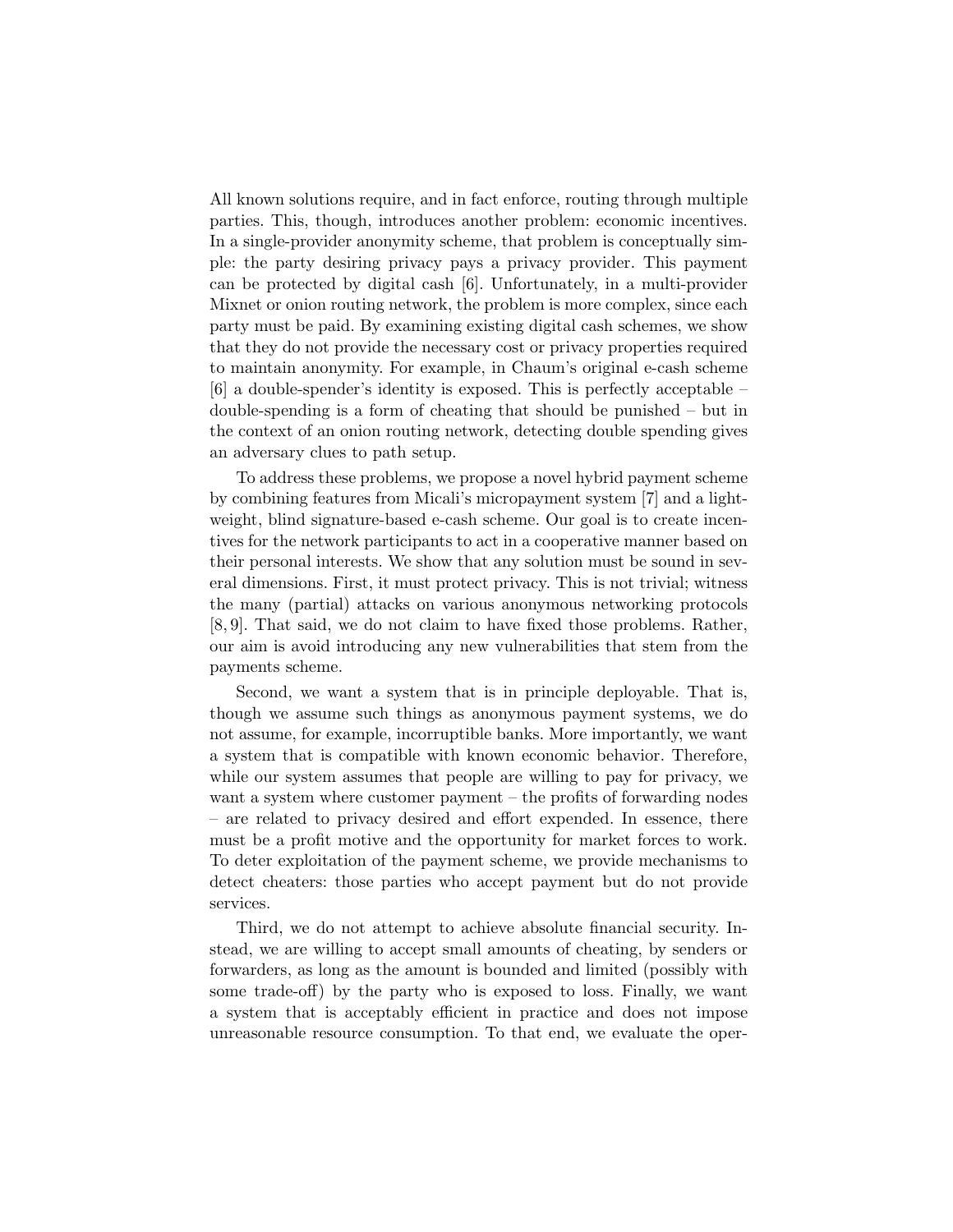ations of a prototype PAR – which stands for Payment for Anonymous Routing. Our initial performance evaluation indicates that PAR is highly configurable and can operate with acceptable communication and CPU overhead. As opposed to previous work on incentivised anonymity, which used mixnets ([10], [11], [12]), our system guarantees usable efficiency, accountability and maintains anonymity against traffic analysis attacks.

#### 2 System Considerations

We will examine current anonymizing networks and payment schemes and show why current payment schemes, when applied to onion routing schemes, fail to maintain anonymizing network properties, while our hybrid scheme succeeds. Furthermore, we set up the threat model and we identify the individual components and the properties required by a payment scheme to provide the same protection the network anonymity system was designed for.



Fig. 1. The PAR architecture combines an onion routing anonymity network (Tor) with a payment scheme. Each node  $T_1, T_2, T_3, \cdots, T_L$ , where L is the path length, in the path from the sender to the receiver receives payment in coins for its service.

Anonymizing Network. An anonymizing network is a particular type of peer-to-peer network, in which peers communicate anonymously. Anonymizing networks aim to offer sender anonymity even against the recipient as well as sender-receiver unlinkability. Neither the recipient nor any other participant should be able to detect the actual sender with a better probability than selecting the sender at random. As a proof of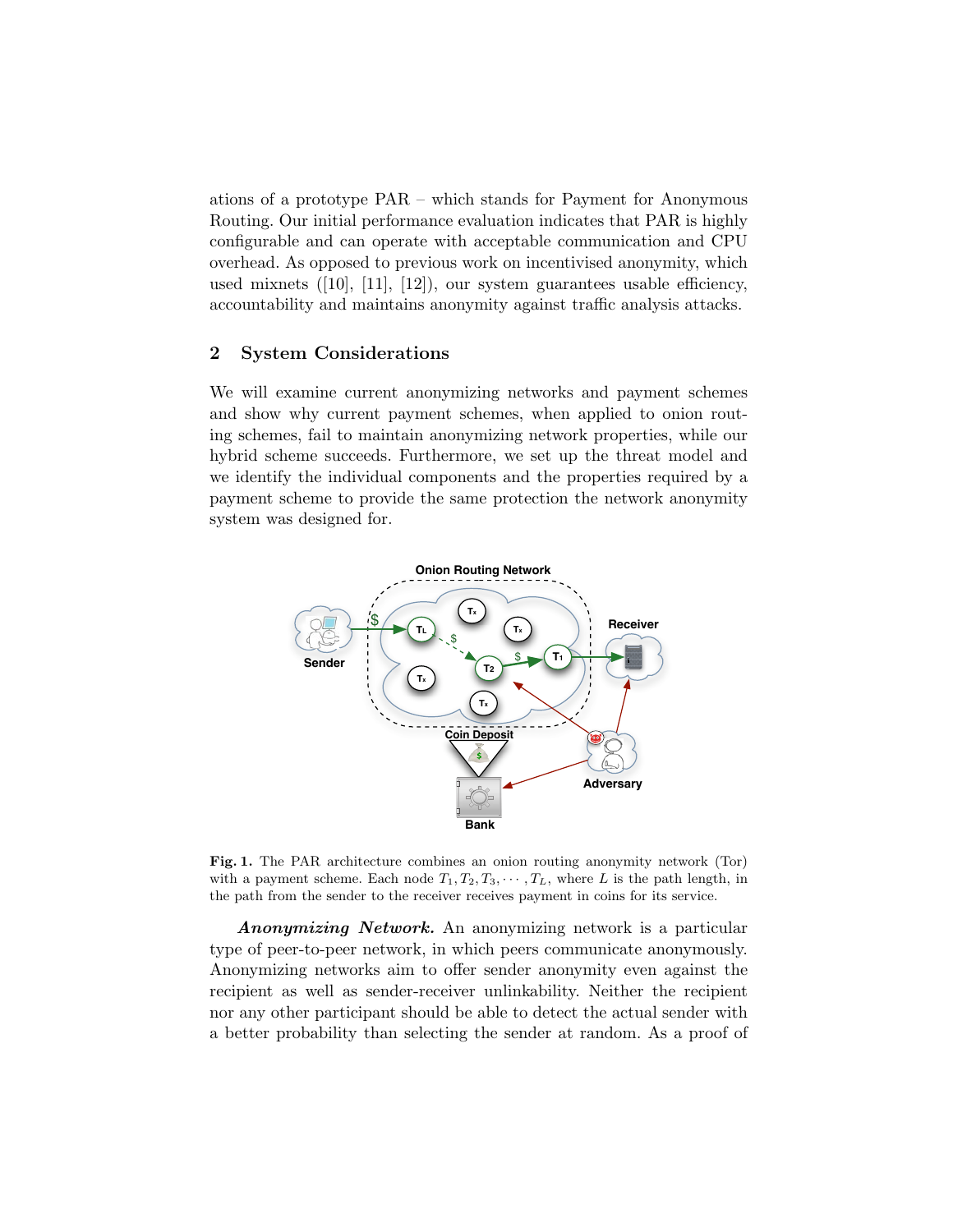concept, we use Tor [13], the second generation onion routing anonymity network, a well-known and deployed network anonymity system.

Adversarial Model. The participating entities of our system are the Tor relays, the outside users, and a clearance entity, *i.e.* a Bank, where monetary units are deposited/withdrawn. We inherit Tor's local adversary model where users can only observe the traffic going through them and a limited amount of the rest of the network traffic. In addition, we assume that malicious users can manipulate any packet going through them and use this information to compromise anonymity. The Bank, on the other hand is assumed "honest but curious". Therefore, although trusted to be honest in all of its functional operations – cash withdraw and deposit – the Bank can collaborate with any number of users in order to disclose the initiator of a communication or active communication paths. We do not consider covert channels for anonymous communication with routers without paying as a part of our threat model.

**System Requirements.** Our primary requirement is that the overall system should maintain the anonymity provided by Tor even when the payment deposit information is exposed to a third party including the Bank. Anonymity, however, should not be achieved at the expense of efficiency. Moreover, the payment scheme should meet the requirement necessary for any payment system such as accountability, correctness, and robustness.

Payment Analysis. For our analysis, we classify current payment schemes in two categories: *Identity-bound payments* and *Anonymous pay*ments. In Figure 1, the sender provides payment for all nodes  $T_1, T_2, T_3$ ,  $\cdots$ ,  $T_L^3$  that forward the sender's traffic to the receiver. We will show that both of the current payment schemes, when applied to a Tor network, render the anonymity system vulnerable to attacks that compromise the anonymity of the senders.

Identity-bound Payment Schemes. Identity-bound payments constitute signed endorsements from the payer to the payee. Accountability and robustness are the two main features of this class. The micropayment scheme [7] is an example of an Identity-bound payment. It was designed to be efficient for small, online transactions. When used to pay Tor nodes, identity-bound payments provide immediate accountability because invalid payments from any entity can be easily accounted for. However, when applied in the context of the Tor network, this property has adverse implications: upon clearance, the Bank obtains global knowl-

<sup>&</sup>lt;sup>3</sup> In Tor, intermediate communication path nodes are chosen randomly by the communication initiator.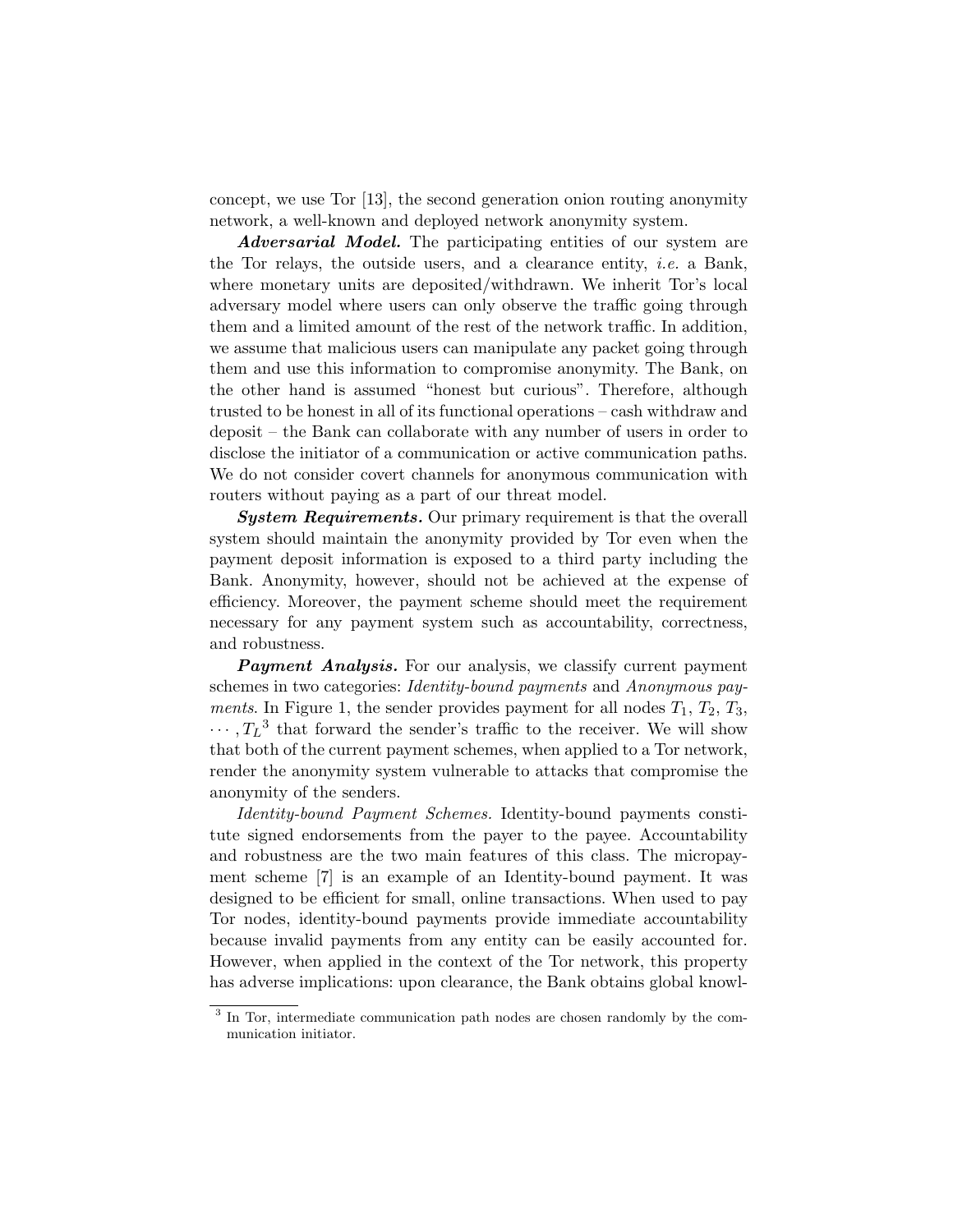edge about all transactions in the anonymity network. If the sender uses his own coins to pay the nodes in the path, his identity is exposed to them. Therefore, any node in the path to the receiver can identify him with the help of the Bank. To make things worse, the last node in the path – who may suspect that he is the last node if the receiver is outside Tor – can link the sender to the receiver. A potential way to work around this problem is to distribute payments only to immediate neighbors. With this payment strategy, the sender pays  $T_L$  with L coins,  $T_L$  pays  $T_{L-1}$  with  $L-1$  coins etc. This approach makes path tracing much harder and leaks less information but it is far from secure: deposits made by the sender to the first Tor node are still available to the Bank. Counting the coins bound to the sender's identity, the Bank can infer with high confidence the number of packets communicated to the sender and link the sender to the receiver. This analysis indicates that having identity-bound coins reveals too much information, enabling an adversary with access to payment information to break the system's anonymity using simple inference techniques.

Anonymous Payment Schemes. In this scheme, the payment does not carry any identification information of its initial owner. Chaum's Digital cash [6] and the later versions [14–16] of Tunstall et al. and Camenisch et al. are perfect examples of such anonymous payment schemes. In the general case of digital cash systems, a user withdraws money from a Bank, which he can only spend himself and which when legally spent can never be linked to his identity. Merchants deposit the coins they have received to check whether any of them has been spent more times than its nominal value (double-spending). If the later occurs, the identity of the double-spender is revealed. However, all the anonymous payment schemes demand excessive communication overhead for each transaction because there are a lot of messages that need to be exchanged between the sender and the path nodes.<sup>4</sup> This requirement makes e-cash schemes impractical for our system.

An alternative solution would be for all users to withdraw a special kind of anonymous coin from the Bank, which can simply be Bank blind endorsements [17], and use these coins to pay the intermediate Tor nodes. Ideal as it might initially seem, using a completely anonymous payment scheme with Tor has its drawbacks. First of all, there is no immediate accountability, since double-spending in this case will not reveal the double-

<sup>&</sup>lt;sup>4</sup> In the compact e-cash payment scheme [16], which is considered efficient a single "spend" procedure in e-cash systems would requires at least two rounds of message exchange between the sender and every node in the path.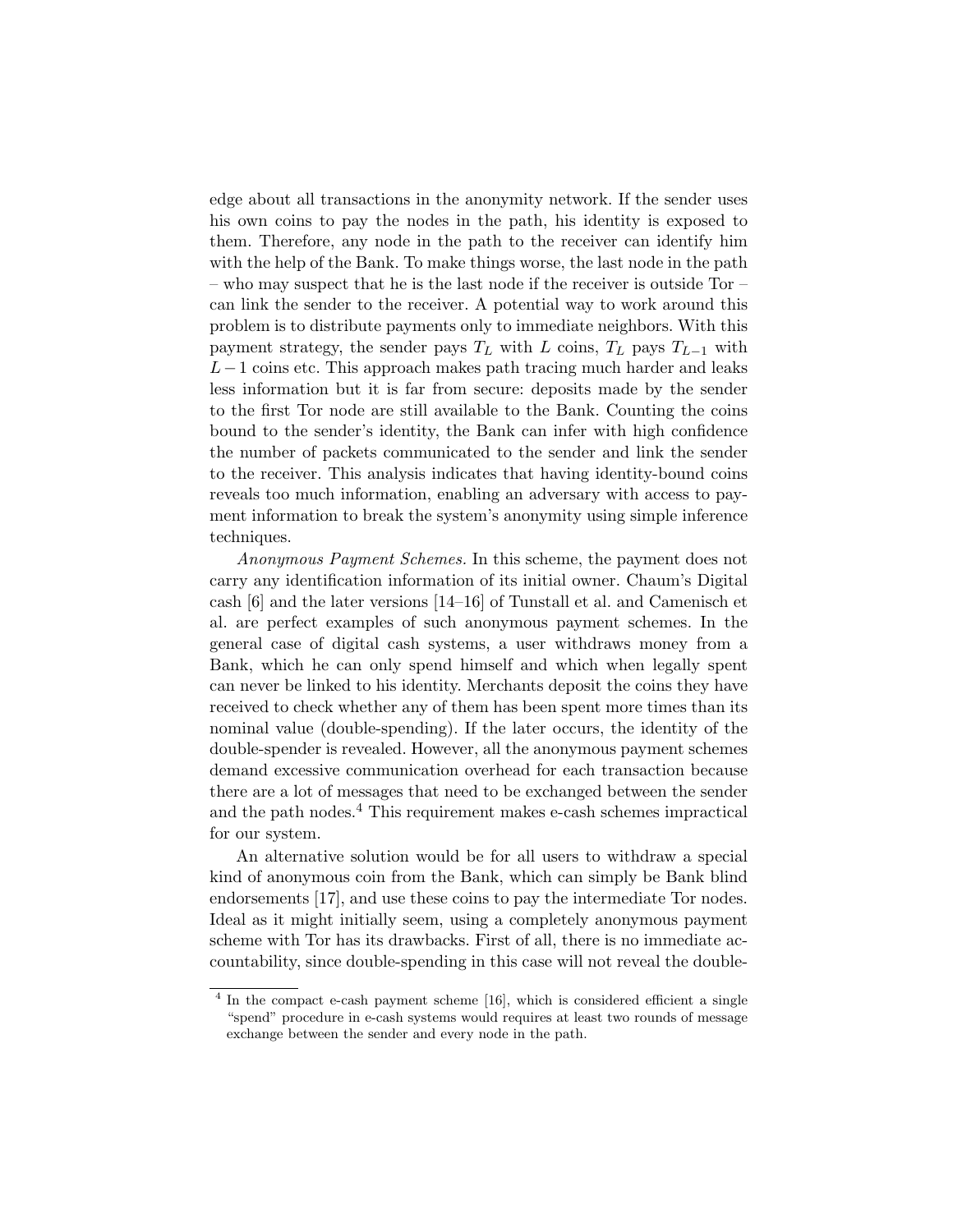spender. Thus, to prevent double-spending, any payments received should be immediately checked and deposited in the Bank. Unfortunately, immediate coin deposits could lead to deposit timing attacks exposing Tor's anonymity. More specifically, the timing of deposits by the nodes along a Tor path discloses to the Bank the path as well as an estimated of the number of packets transferred. Accumulating deposits for appropriately long time intervals – sufficiently long that many connections are established, to mitigate timing attacks – would increase the amount of unchecked coins and thus of double-spending. Indeed, since anonymous coins are not traceable beyond the first Tor node, sending valid coins only to the first node is enough to prevent it from been traced. For the rest of the nodes, the cheater uses double-spent coins, exploiting this deposit strategy by transmitting many packets in a short period of time.

Our Contribution: Hybrid Approach. Both of the two aforementioned classes of payment schemes have advantages and disadvantages. Our approach creates a hybrid payment scheme by combining the two payments methods into a single one. In particular, nodes outside the anonymizing network withdraw an initial number of anonymous coins (A-mcoins) from the Bank and use them to pay the first node in the Tor-path  $(T_L)$  they have chosen.  $T_L$  then uses micropayments<sup>5</sup> to pay  $T_{L-1}$ , who also uses micropayments to pay its neighbor. Each time, the amount of money paid decreases according to each node's price. Nodes participating in the Tor network follow the same protocol with the option to use either anonymous or micropayments for the first node in their forwarding path.

In addition, each of the payment coins in the scheme has a corresponding receipt and becomes valid only when it is submitted for deposit together with the receipt. As we will show in the following sections, our payment scheme combines all the desirable properties of the existing payment schemes, but without maintaining any of the problem each one of them causes when used individually and in this way it provides senderreceiver unlinkability along with accountability and efficiency.

# 3 High-Level Description of PAR Protocol

Here we provide a high-level description of our payment scheme. To help the reader, we start with a brief description of the Tor circuit setup; we then present our payment scheme.

<sup>5</sup> Identity-bound payment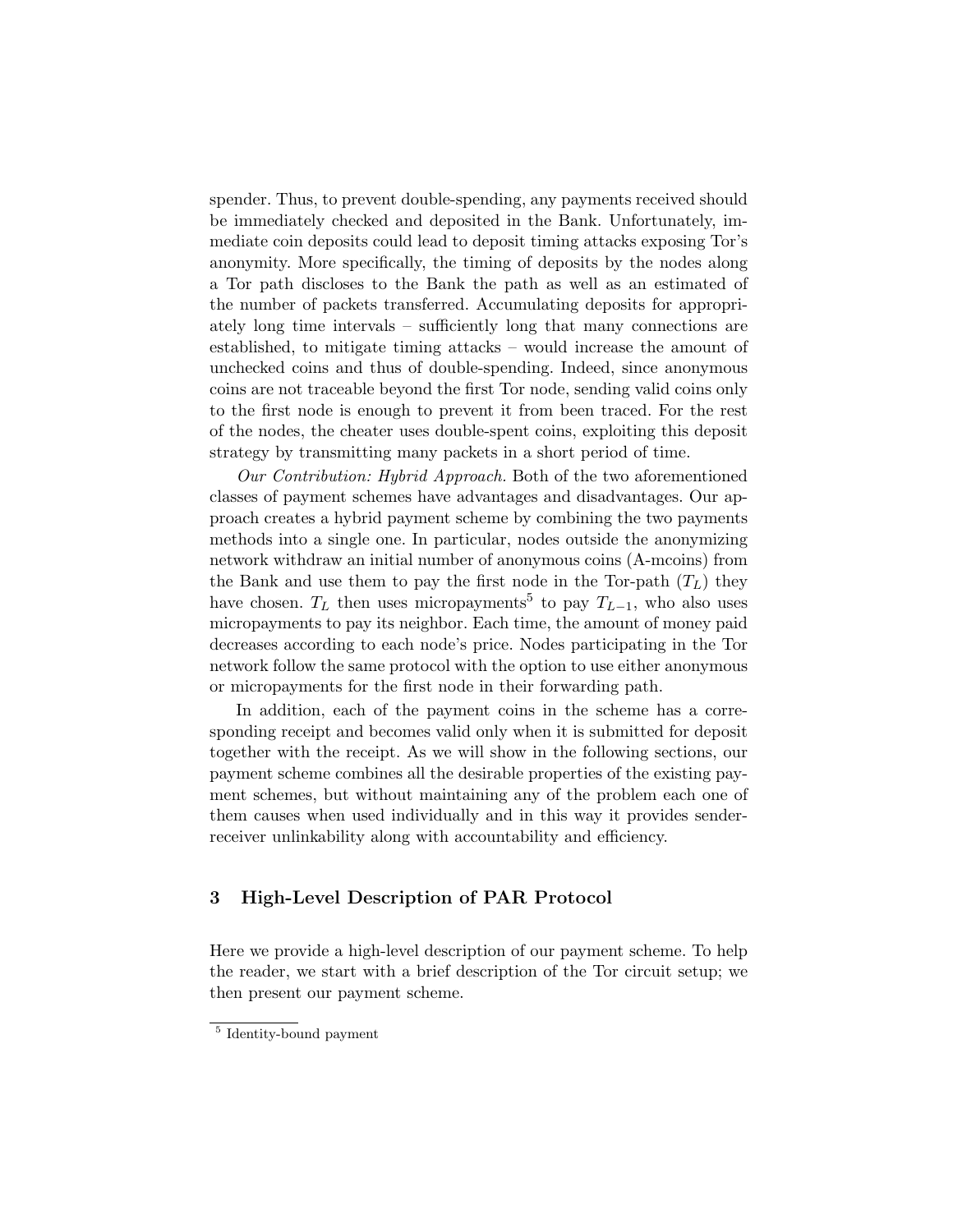#### 3.1 Tor

Tor is formed by a set of relay nodes (onion routers) that act as traffic indirection points. The region in the dotted lines in Figure 1 depicts a typical communication in Tor. Each onion router maintains a TLS [18] connection to every other onion router. To establish communication, the sender selects a random sequence of Tor relays to form a path to the receiver or what is called a circuit. In Figure 1, the sender selected nodes  $T_1, T_2, T_3, \cdots T_L$ , where L is the path length. The sender constructs circuits incrementally, by negotiating a symmetric key with each onion router on the path, one hop at a time. Initially, the sender contacts the first path node,  $T_L$ , and they both commit in a Diffie Hellman (DH) key agreement procedure. Once this initial circuit has been created, sender uses  $T<sub>L</sub>$  to extend the circuit to  $T<sub>L-1</sub>$ . In particular,  $T<sub>L</sub>$  and  $T<sub>L-1</sub>$  establish a circuit – through the TLS channel they share – which  $T_L$  relates to the one with the sender. Sender commits anonymously (using  $T_L$  as mediator) in a Diffie Hellman (DH) key exchange procedure with  $T_{L-1}$ . Repeating this process through the extended tunnel, the sender may add more Tor nodes to the circuit. At the final stage, the last node in the path,  $T_1$ , opens a data stream with the receiver and a regular TCP connection is established between the sender and the remote site's IP address. At the end of the circuit setup procedure, every relay in the path shares a secret key with the anonymous path initiator, as well as with each of his path neighbors. The key a path node shares with each of his neighbors is only used for securing their part in the communication path. Each transmitted Tor message along a path, contains an unencrypted header with a circuit ID and a multiply-encrypted payload. At each hop, the corresponding path node decrypts the payload – using the key that node and the sender share – and replaces the circuit ID with the one that corresponds to his circuit with next node in the path.

#### 3.2 PAR

We introduce the hybrid payment scheme from the previous section to the Tor network; again, see Figure 1. In our scheme, payments are conducted between consecutive nodes on the forwarding paths and added inside the transmitted messages using an additional encryption layer. Each forwarding node  $T_i$  creates payment coins for its path successor  $T_{i-1}$  using sender S's directions and adds these payment coins to the onion message to be forwarded to  $T_{i-1}$ . Payment information is provided to each  $T_i$  through the secret channel it and the sender share. To avoid exposure as in Tor,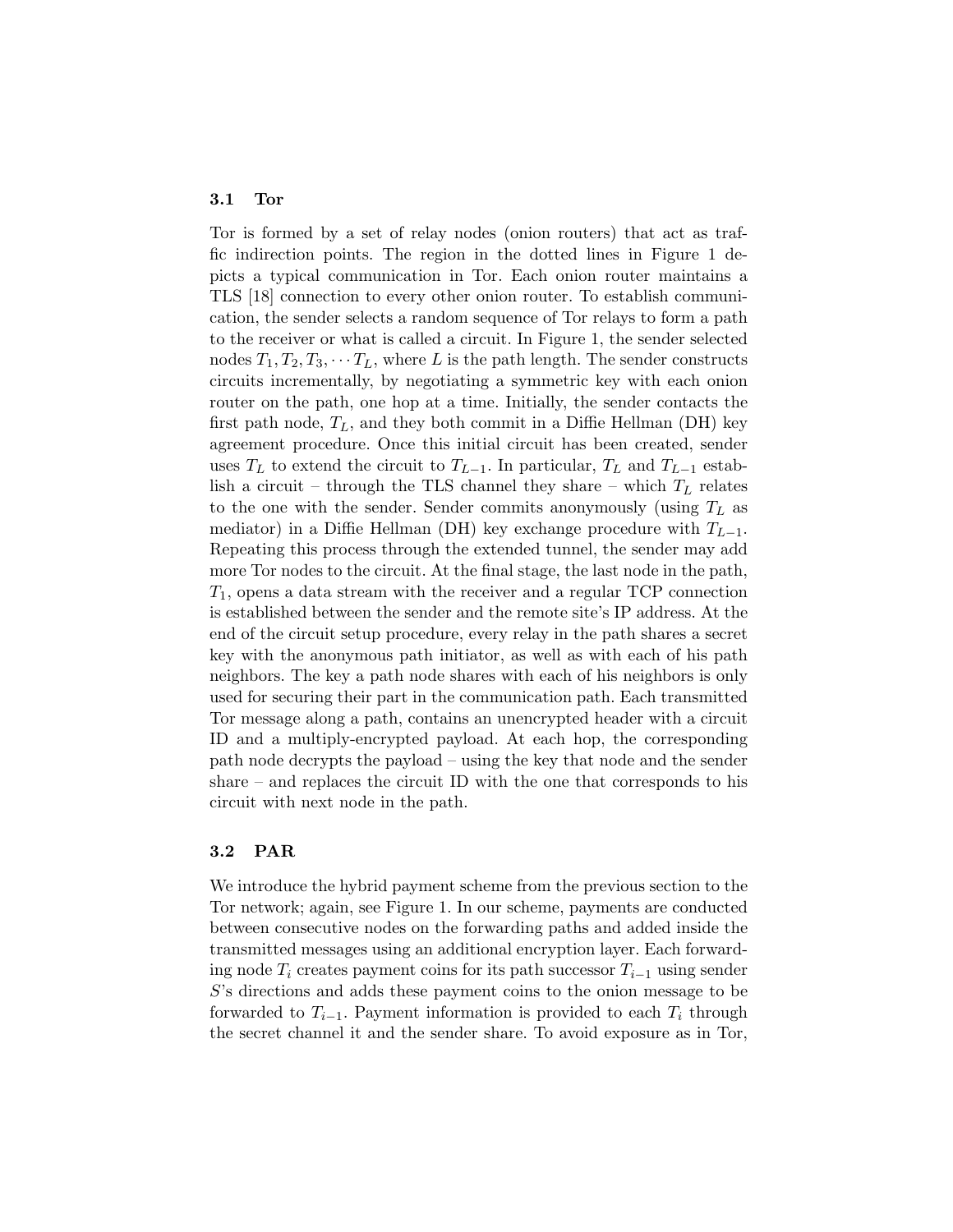$T_i$  further encrypts the resulting message with the key it shares with its successor. To complete the payment transaction and for the coins to become valid, every relay node has to receive the receipts for its payment by its successor. Therefore, each node, other than the last one, upon validating the received message, sends to its predecessor the payment receipt. S controls the payments made along the forwarding path by supplying the receipts for all the coins used.

To avoid cheating, S provides each path node  $T_i$  with additional information for it to verify that the payment received from  $T_{i+1}$  is indeed valid. Receipts are forwarded to  $T_{i+1}$  if and only if the the payments are valid. Since the circuit is used in both directions (i.e. to both receive and transmit messages, the last node can either be pre-paid or paid after the delivery of the message by the sender depending on the acceptable bounded risk. In either approach misbehaving nodes will be detected within the first round of sent messages and will be excluded from the forwarding path, which will cause them more loss than the expected gain from fraudulent behavior and they will have no incentive for cheating.

The initial setup stage for Tor circuits will be extended with nodes sharing some hash function that will be used prevent third party manipulations in the payment protocol.

# 4 A Hybrid Payment Scheme

In this section, we present a detailed description of our payment protocol. However, before proceeding, we first define three properties required to preserve anonymity in an onion routing network:

Sender-Receiver Unlinkability. Let S be a user, who may or may not be a member of the anonymizing network, who sends a message M anonymously<sup>6</sup> to a user R. Then nobody except a global adversary, even with the collaboration of a third party and  $R$ , should be able to link sender and receiver or reveal the path between them.

Usable Efficiency. This refers to the fact that the overhead in the packet exchange for the payment scheme and the CPU overload with additional cryptographic operations will be reasonable and will not impede the normal functioning of the system.

Accountability. This property ensures that any cheating node trying to forge messages or double-spend coins is caught and expelled from the network.

<sup>6</sup> Here, "anonymously" means "using the anonymizing network".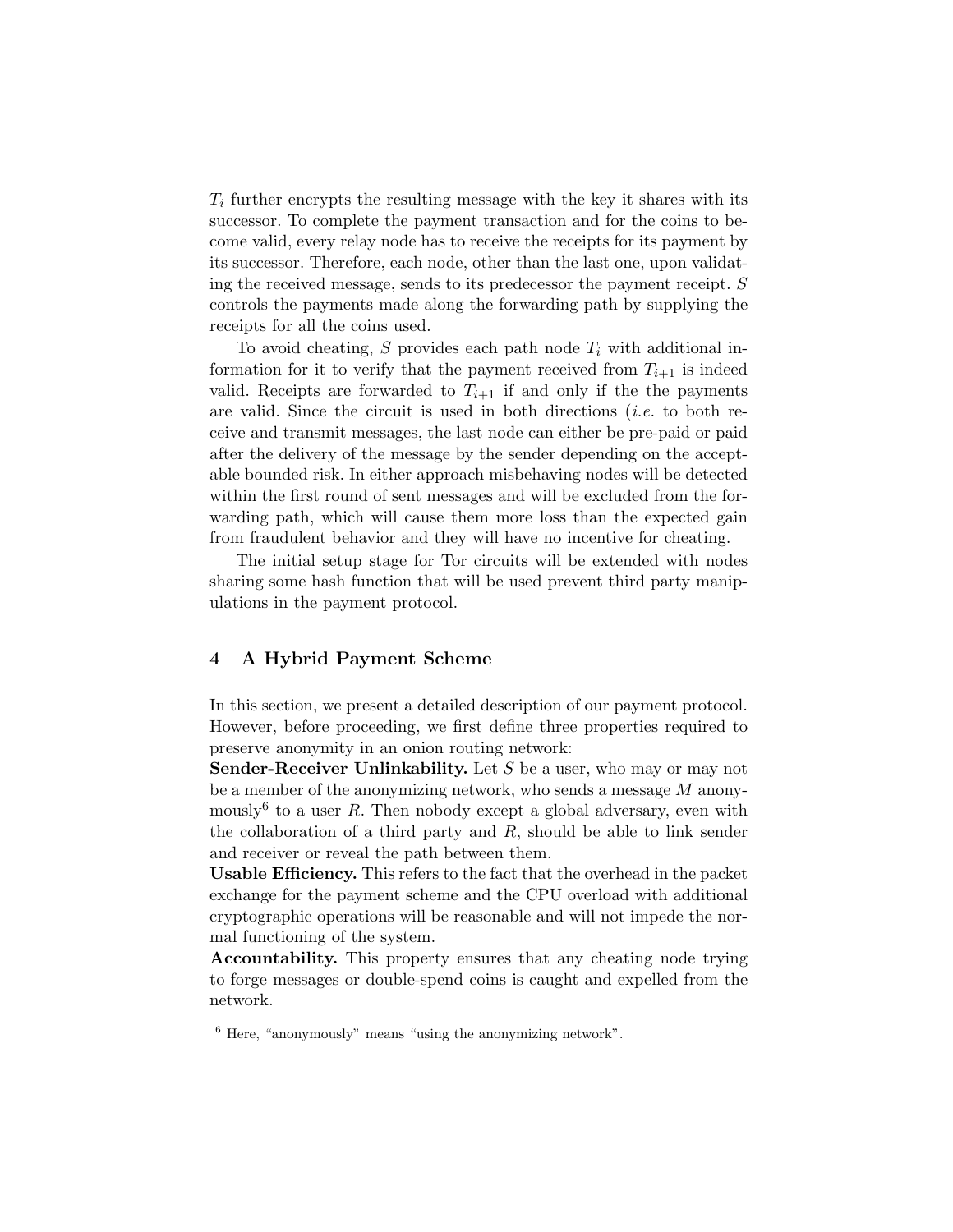#### 4.1 Payment Coins

We use two types of payments that consist of two parts: a payment part, which we will call a coin, and a receipt part. A coin becomes valid only when it is accompanied by the corresponding receipt. The receipt is a random number that is bound to the coin by incorporating its hash value in the coin. Thus a random number  $r$  serves as a receipt for the coin that contains the hash  $H(r)$ . Although similar in structure, the two types of payments have different properties and that is why they are named differently: micro-coins  $(S\text{-}cons)$  and anonymous coins  $(A\text{-}cons)$ .

S-coins(Signed microcoins). S-coins are generated and used for payments between Tor participants. They are based on the micropayments introduced in [7] but with the addition of receipts. An S-coin is an extension of a microcoin  $MC$ :

$$
SC_{T_i \to T_j} = sig_{T_i} \{MC, H(r), T_j\}.
$$

As in the microcoin case, an S-coin is strongly bound to both the identity of the node  $T_i$ , who generates it by signing its content, and the identity of the payee  $T_i$ . Finally, it contains the hash of the receipt  $H(r)$ that makes the coin valid. The microcoin part of the S-coin  $MC$  contains the transaction details  $\tau$  as well as a sequence number – according to micropayment scheme [7] – without containing any timing information.

S-coins inherit the properties of microcoins. Only a predetermined fraction of them are payable, while no participants in the payment scheme can find out in advance which coins will become payable.

A-coins (Anonymous coins). A-coins use the idea of e-cash ([6]). They are generated by the Bank upon users' requests. Users outside Tor buy a predetermined number of A-coins from the Bank and pay with them for using the anonymizing network. Members of Tor also acquire a number of A-coins and may also use them. All A-coins are of the form

$$
AC(r) = sig_B\{r\},\,
$$

where r is a random number generated by the User, and  $sig_B\{r\}$  is the blind signature of the Bank of r. A-coins are all payable and subjected to double-spending checks.

#### 4.2 Payment Protocol

Figure 2 presents in detail the messages exchanged in the payment protocol. We further analyze the individual protocol stages.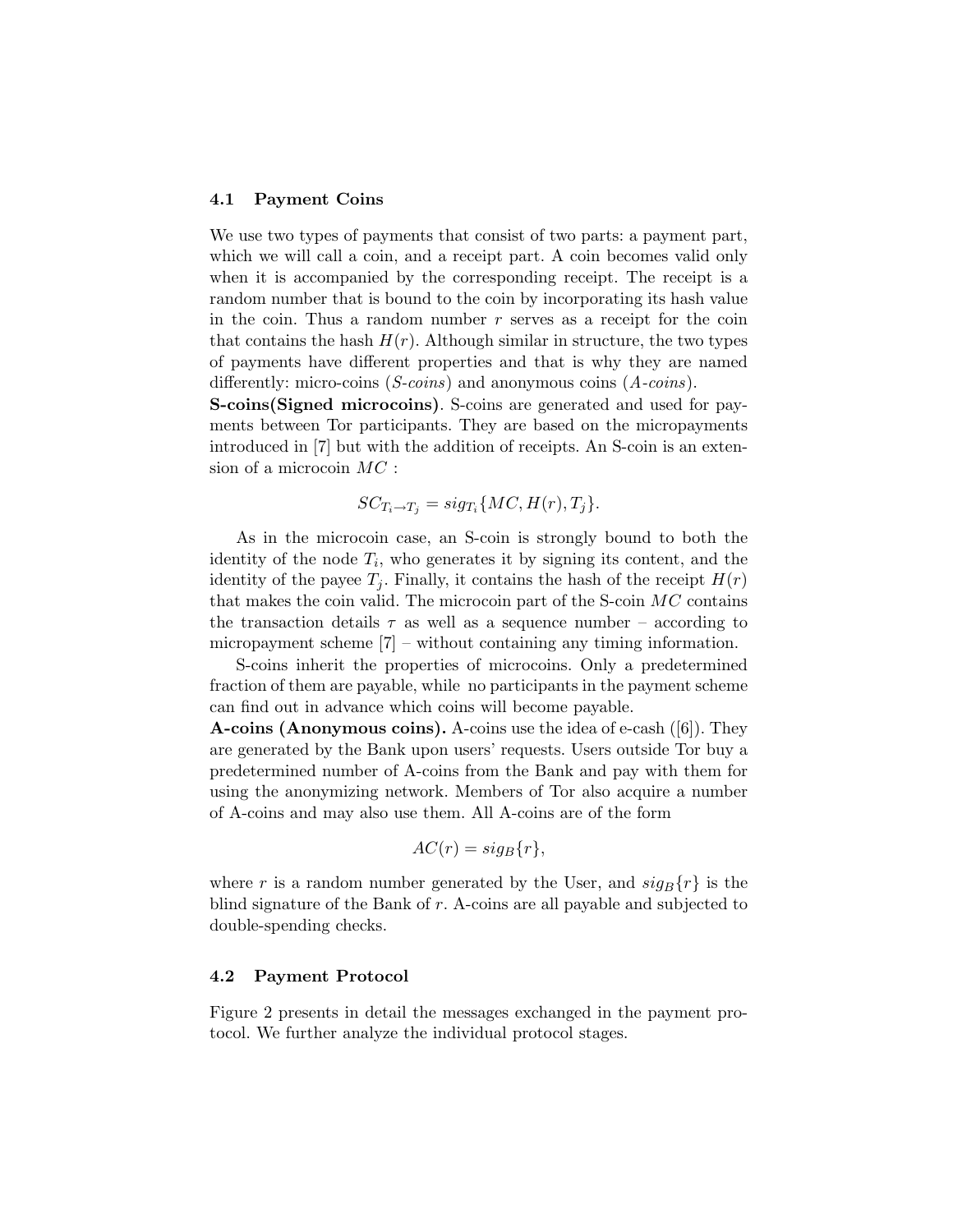

Fig. 2. The intuition behind our payment protocol is that Tor participants use S-coins to avoid exposing the forwarding path; outside senders, by contrast, use A-coins to maintain their anonymity.

Initial Set-up All nodes participating in Tor acquire a public-private signature key pair  $(s k_U^s, p k_U^s)$  and a public-private encryption key pair  $(s k_U^e, p k_U^e)$ , used to interact with the other members in the network. Bank generates a blind signature key pair  $(s k_B^b, p k_B^b)$  for signing A-coins. In addition to the hash  $H$  already used in Tor for integrity purposes, we establish another collision resistant hash function  $H_r$  for the coins' receipts. At the end of the circuit setup procedure in Tor, the sender shares with each node  $T_i$  in the path a secret key  $K_{ST_i}$  while any two consecutive nodes in a path share a secret key  $K_{T_i T_{i+1}}$ . In our system, the sender agrees with each path node on a hash function  $H_{ST_i}$ . The shared keys are used for communication encryption whereas the hash functions for integrity checks. We use  $M_k$  to denote message M encrypted under key K;  $sig<sub>U</sub>M$  is the signature of user U on M.

Payment Generation A-coins are generated in cooperation with the Bank. When user  $U$  wants to obtain A-coins for payment, he generates a fixed set of random numbers  $r_1, r_2, \ldots, r_n$ , which serve as the receipts for the coins. Then, the user submits to the Bank the hashes  $H_r(r_1), H_r(r_2), \ldots, H_r(r_n)$  which in turn signs them and generates coins of the form:

$$
AC_i = sig_B(H_r(r_i)).
$$

The resulting A-coins can be used for payment to any node in the network.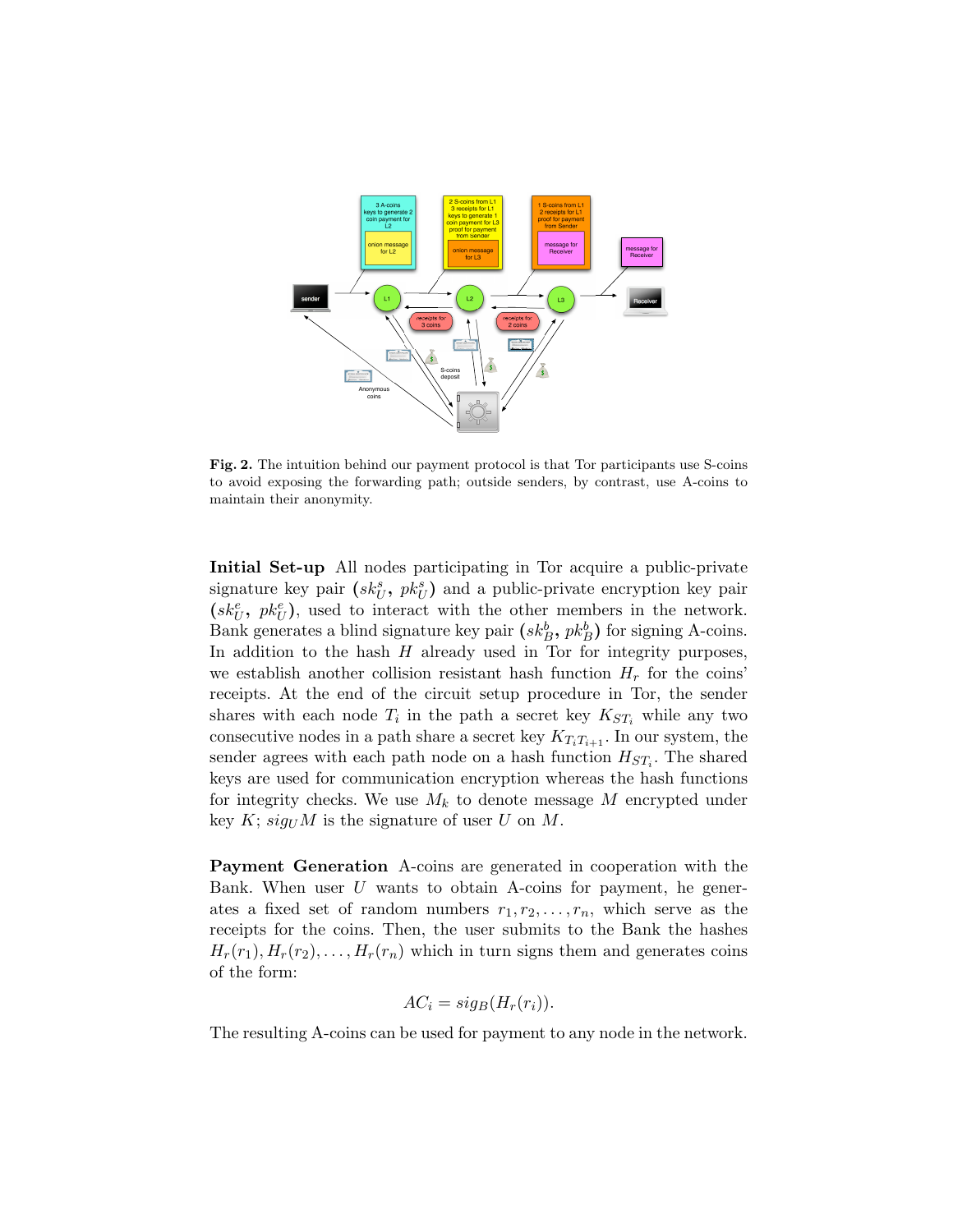In the case of S-coins, users can generate them but they have to specify the payee. When user U wants to pay a node  $T_i$  with an S-coin, he generates the random number receipt  $r$  and its microcoin-like part  $MC$ which consists of a number that increases by one per S-coin payed by  $U$ to  $T_i$  and no timing information at all. The final form of the S-coin is:

$$
SC_{U \to T_i}(r) = sig_U(MC, H_r(r), T_i).
$$

Communication Protocol Description Let S send to R a message M through the path  $T_\ell, \ldots, T_1$ . The following sequence of payments occurs for the transfer of the message:

- S pays  $T_\ell$   $\ell$  coins, which may be A-coins or S-coins. Nodes outside Tor can only pay by A-coins while Tor nodes can use either type of coin.
- each node  $T_{i+1}$  on the forwarding path pays its successor  $T_i$  i S-coins.

The sender S chooses the receipts that will be used by the nodes on the path to generate payments for their successors. It also sends proofs to each of the nodes  $T_i$  in the form  $H_r(r_1), \ldots, H_r(r_i)$  where  $r_1, \ldots, r_i$  will be the receipts for the coins the node will get from its predecessor.

A node  $T_{i+1}$  gets the receipt for its payment coins from its successor  $T_i$  on the path.

**Exchanged Messages** The general form of the message that a node  $T_{i+1}$ sends to a node  $T_i$  on the forwarding path between sender and receiver is the following:

 $(\{T_i, \text{ coins for } T_i, \text{ sig}_{T_{i+1}}\{H(\text{coins for } T_i)\}, \{M_{S\to T_i}\}_{K_{ST_i}}\}_{K_{T_{i+1}T_i}})$ 

- $T_i$  specifies the receiver of the message
- "coins for  $T_i$ " is the payment the node gets for forwarding the packet. The coins here are either A-coins if the sender was an outside node and  $T_i$  is the first node in the path, or S-coins of the form  $SC_{T_{i+1}\rightarrow T_i}$
- $sig_{T_{i+1}}\{H(\text{coins for }T_i)\}\$ is mainly needed in the case of A-coins<sup>7</sup> and serves accountability purposes when double-spending has been detected and
- $\{M_{S\rightarrow T_i}\}_{K_{ST_i}}$  is the part of the onion message from the sender that has to be read by  $T_i$ .

<sup>7</sup> it can be eliminated in the case of S-coins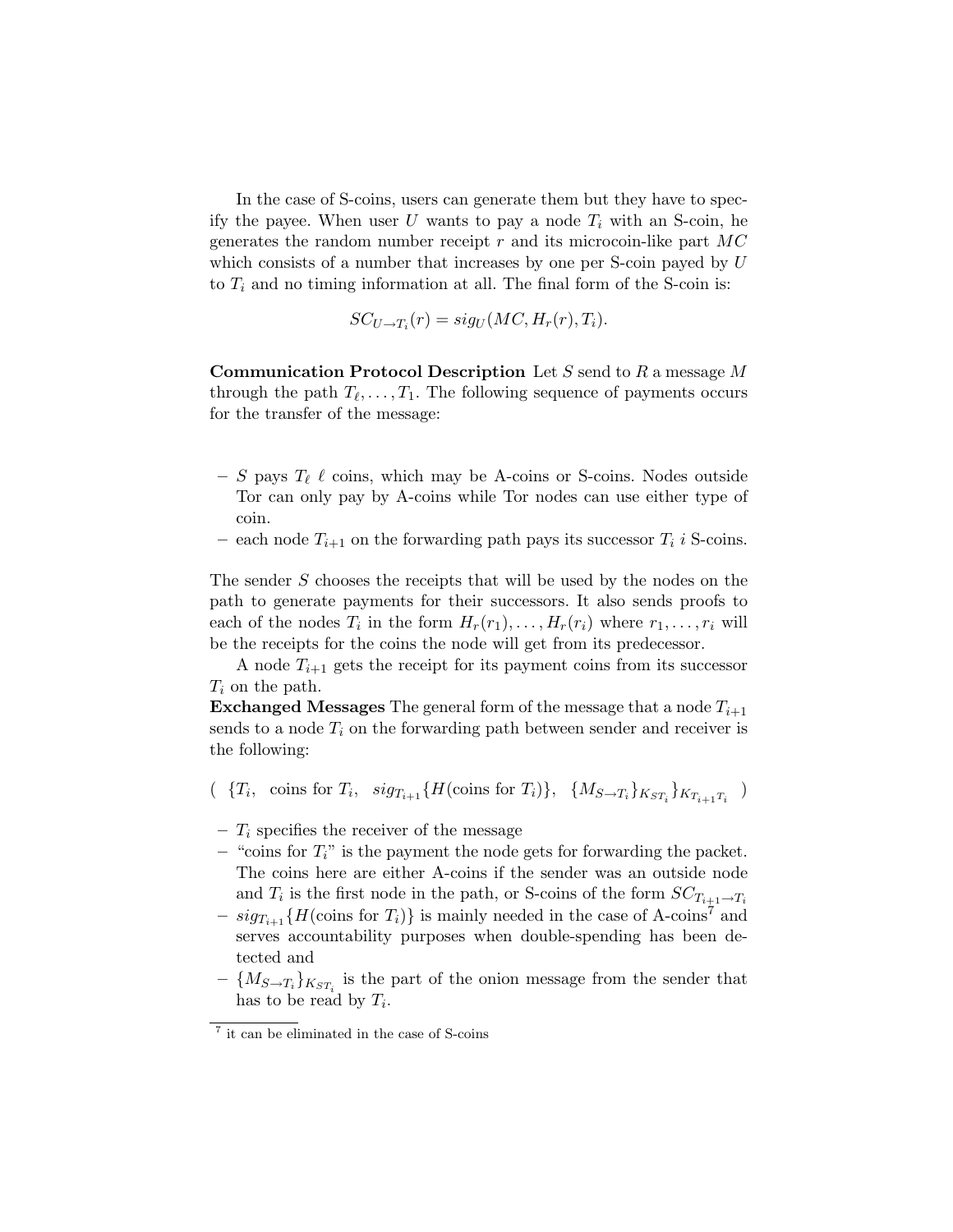Now consider the last part of the message  $M_{S\rightarrow T_i}$ , which has the following form:

 $(T_{i-1}, T_{i+1} \text{ receipt}, \text{payment guarantee for } T_i,$ 

values for generation of coins for  $T_{i-1}$ ,  ${M_{S\rightarrow T_{i-1}}}_{KST_{i-1}}$ 

- $-$  T<sub>i−1</sub> is the successor of T<sub>i</sub> on the path
- the receipts for  $T_{i+1}$  are the random numbers that the sender generated encrypted with the key  $K_{ST_{i+1}}$ ;  $T_i$  sends them back to its predecessor on the path
- the guarantees that  $T_i$  receives for its payment are of the form:  $H_{ST_i}(r_1), \ldots, H_{ST_i}(r_j)$ , where  $r_1, \ldots, r_i$  will be the receipts for the coins he was paid with
- $-$  { $M_{S\rightarrow T_{i-1}}$ } $_{KST_{i-1}}$  is the part of the onion message from the sender that has to be forwarded to  $T_{i-1}$ . In the case when  $T_i$  is the last node on the forwarding path,  $M_{S\rightarrow T_{i-1}}$  is the message to the receiver.

After receiving its message from its predecessor, the node  $T_i$  acquires its payment, which is verified using the guarantees received from the sender. Then, it sends the receipts for  $T_{i+1}$  to its predecessor. Next, the node uses the values from the sender to generate payment coins for its successor  $T_{i-1}$ . It adds the coins to  $\{M_{S\rightarrow T_{i-1}}\}_{K_{ST_{i-1}}}$ , signs the whole resulting message and forwards it to its successor.

Deposit The deposit of all coins is handled by the Bank, which checks their validity and depositability. The validity of S-coins can be checked immediately by each node which is paid with them while the validity of Acoins is established at the Bank that checks for double-spending. At each deposit time the nodes deposit all coins that they have received during the period. Detailed analysis of the deposit period is provided in a later section. Here, we define the procedure for deposit. Coins are considered for deposit if and only if they are accompanied by the corresponding receipt. The valid coins will be handled in two different ways: The deposit of Scoins is, in essence, a deposit of the underlying microcoins. This means that only a fraction of them will become depositable [7]. All A-coins are depositable at their nominal value.

# 4.3 Discussion

We preserve Tor's anonymity by allowing each node on the path to know only its predecessor and its successor. To this end, we harness the layered structure of the message passed by the sender to the forwarding path and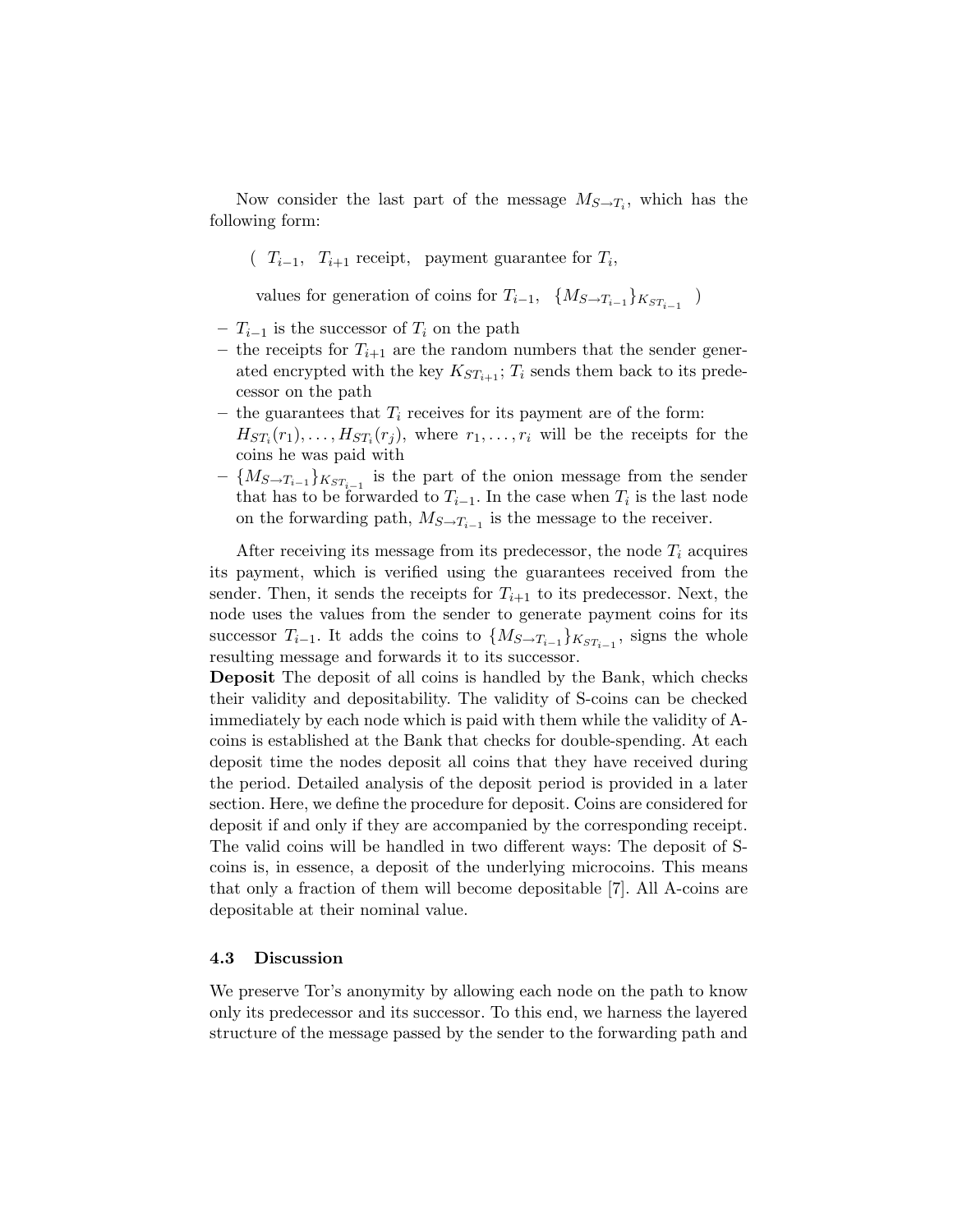the fact that payments are made between consecutive nodes. However, the sender still has control of the payments made along the path by sending the receipts used for their generation. A node that attempts to cheat can be easily identified by its successor. Since the successor holds the receipts for the cheater's payment there is no incentive for the cheater to either mangle or drop the message. Finally, Tor encryption guarantees both the confidentiality and integrity of all transmitted messages.

### 5 Security Analysis

There has been a wealth of research related to attacks against onion routing systems including Tor. Our goal is to ensure that PAR does not introduce new types of attacks, especially ones that can target either the anonymity or the robustness of an onion routing system. In addition, we prove the security properties of PAR using the augmented Tor threat model introduced earlier.

### Sender-Receiver Unlinkability and Deposit Rate

We provide a formal model of information leakage of the payment scheme that can expose anonymity when combined with known attacks against anonymity networks. Although two differentiable types of payments are used in PAR this does not bring any higher risk than currently exists in Tor for the identity of the senders, which can be recognized as such if they use A-coins. The reason for this is that only nodes outside the system are required to pay the first node in their forwarding path with A-coins and currently lists of the relay nodes in Tor are publicly available and therefore outside nodes using the anonymizing system can be also recognized by the first relay that they use.

We will consider attacks that have access to the deposit information in addition to corrupted nodes. In our payment scheme, the Bank can be considered a global adversary since it observes the deposits of coins made at all nodes. That is why in the analysis of possible attacks we will speak in terms of whether the Bank can disclose any of the anonymization that occurs in Tor's forwarding paths, with or without cooperation from malicious nodes.

The most serious type of attack for an anonymization network is one that manages to link senders and receivers communicating over the network. Since the senders using PAR pay with anonymous coins if they are outside nodes, the Bank cannot identify the start of the path that they choose to use. If the sender is a Tor node that forwards other traffic as well, the payments for all of its own and forwarded traffic are indistin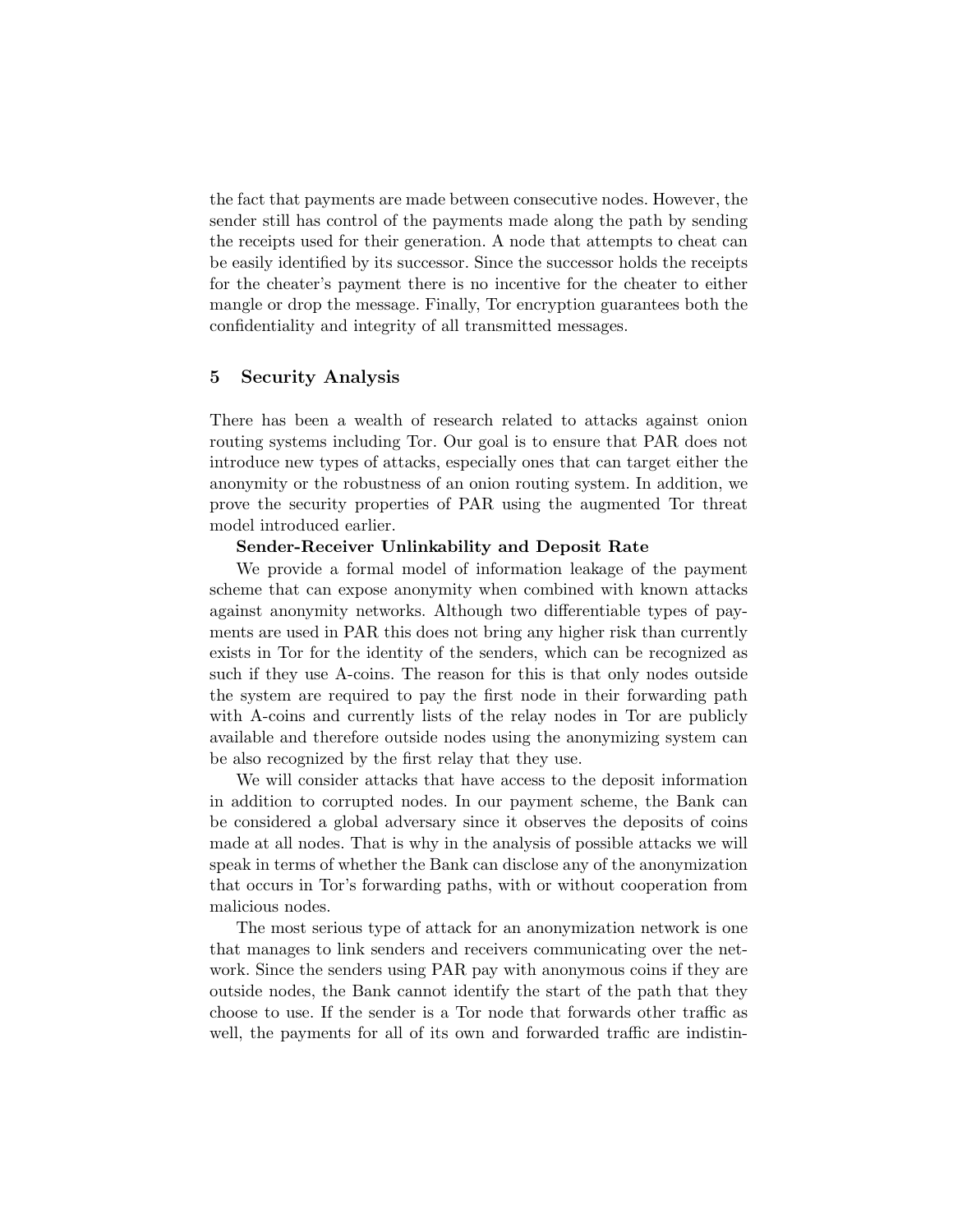guishable; hence the Bank cannot trace the traffic originating at the node just by observing deposits. The receivers are also unidentifiable by the Bank, since there is no monetary transaction between the last node and the receiver.

We have shown that the Bank by itself cannot link sender and receiver. Now we must consider the question whether an adversary observing the deposits can obtain partial information about a forwarding path by discovering three consecutive inside nodes in the path, i.e., being able to guess to where a node forwards packets received from a particular predecessor. Consecutive nodes in a path can be inferred from the signed coins deposits, but the only thing that this means is that there is at least one path that has that pair; nothing more is learned about which connection this path serves.

For the purposes our analysis let  $cp_{\leq T_n}^{T,\tilde{T},i}$  $\langle T_{\ell},...,T_{1} \rangle$  be the packets transferred on a connection path such that  $T = T_i$  and  $\tilde{T} = T_{i-1}$ . We denote the packets on all connection paths that have  $\tilde{T}$  as a successor of T by

$$
C(T,\tilde{T}) = \{cp_{}^{-T, \tilde{T}, i} | 1 < i \leq \ell\}.
$$

Then the number of coins that a node  $\tilde{T}$  will receive from T will be

$$
G(T,\tilde{T})=\sum_{\substack{\forall cp_{}^{T,\tilde{T},i} \in C(T,\tilde{T})}}i * c_{}^{T,\tilde{T},i}.
$$

If we denote the number of anonymous coins that a node  $T$  deposits with  $G_{ac}(T)$ , we can calculate the number of packets forwarded by T (assuming that a node is paid with one coin for each packet forwarded):

$$
\sum_{T'} G(T',T) + G_{ac}(T) - \sum_{T''} G(T,T'').
$$

In order to hide the exact number of packets that it has forwarded, a node can deposit some of its own anonymous coins; thus the above expression will no longer be a correct estimate. Not knowing the rate of packet transfer nor the number of connections in which two nodes are consecutive, an adversary cannot receive enough information just from the deposits of coins to determine three consecutive nodes in a path.

Let us now assume that there is a malicious node that colludes with the Bank in order to reveal more about a path. The malicious node can disclose his predecessor and his successor on a particular connection path, as well as his position in that path. Let  $T = T_i$  be such a malicious node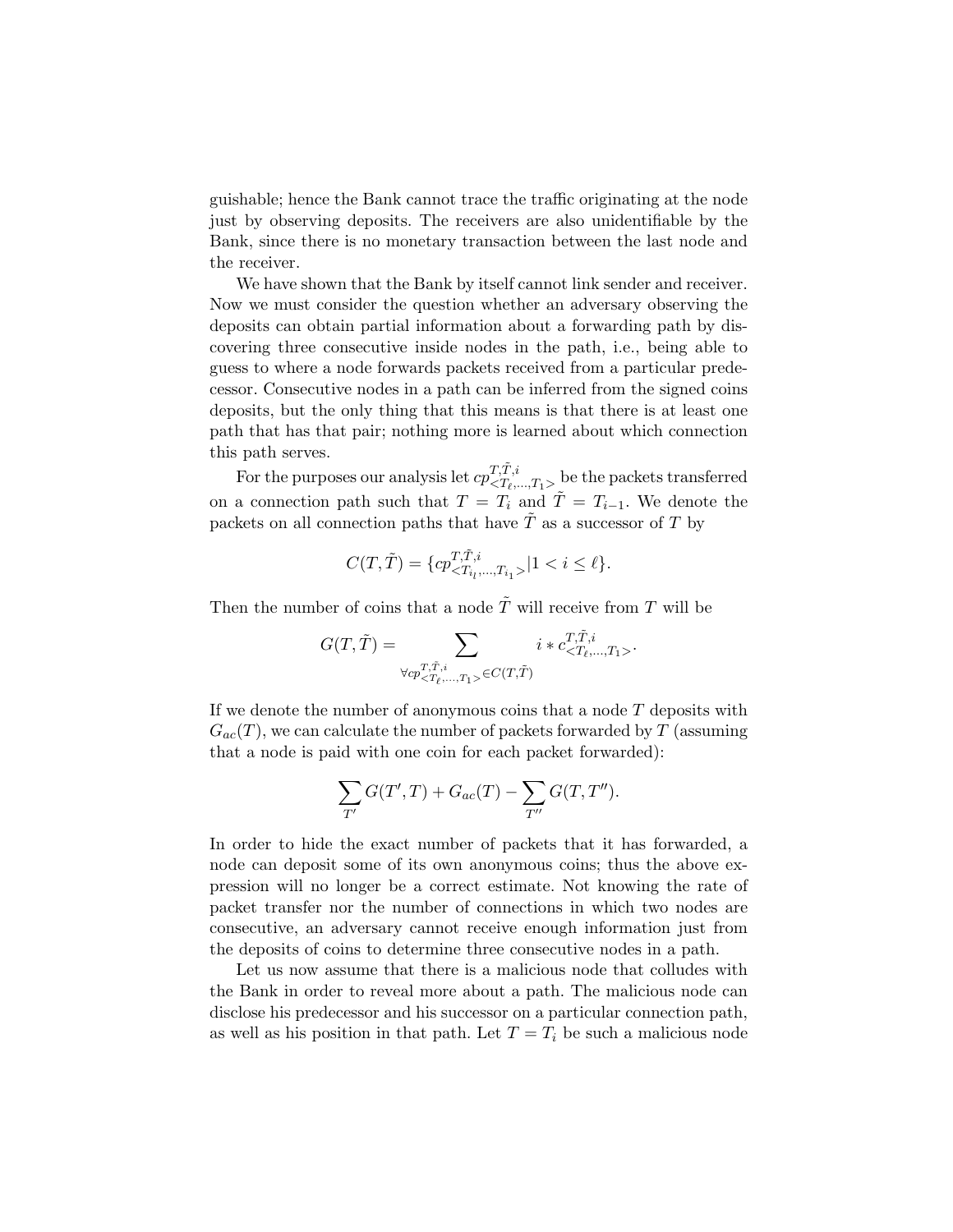in the path  $T_\ell, \ldots, T_1$ . Now the adversary can find out who are the nodes  $T_{i+1}$  and  $T_{i-1}$  and the number of packets k that  $T_i$  forwarded on that connection. The only thing that it can infer about the identities of  $T_{i+2}$ and  $T_{i-2}$  is that if

$$
(i-1) * k > G(T_{i-1}, \tilde{T})
$$
\n
$$
(1)
$$

then the node  $\tilde{T}$  cannot be a successor of  $T_{i-1}$  and similarly if

$$
(i+1)*k > G(\tilde{T}, T_{i+1})
$$
\n
$$
(2)
$$

 $\tilde{T}$  cannot be a predecessor of  $T_{i+1}$ . This is true only if we assume that the connections among different nodes have the same forwarding rate. Thus the chance of the adversary finding out anything more about the path than what it would have found out from a malicious node in Tor without any payments is very small.

In the discussion above we have made an implicit assumption that the deposits of coins occur at certain intervals during which enough connections have been established. The statement "enough connections" means that there are no cases where only one node deposits another node's signed coins and it is clearly its successor in any connection. Also, we minimize the probability of Eq. 1 or Eq. 2 being true.

Deposit Rate Now we give an estimate of what we consider "enough" connections and packets transferred during a deposit period. The situation in which an adversary may eliminate a link between two Tor nodes as being part of the path transferring the packets on a particular connection is when the payments made for that link are not enough for the packets that were expected to be sent on the connection. To avoid such situation, we want the expected payments made for packets forwarded along a link between any nodes during a deposit period to exceed the expected payment for the packets forwarded on a single connection.

Let us assume that there are N packets sent across a network consisting of n nodes over C connections during a deposit interval. Let  $L$  be the average length of the forwarding path. Then since the probability of a node being in any position on the path is  $\frac{1}{n}$ , the expected payment that a node will get per packet sent over PAR will be

$$
\frac{1}{n}(1+\ldots+L) = \frac{L*(L+1)}{2n}
$$

Now considering that every node will forward on average  $\frac{N}{n}$  packets, a node will be paid  $\frac{N*L*(L+1)}{2n^2}$ , which distributed across the  $n-1$  edges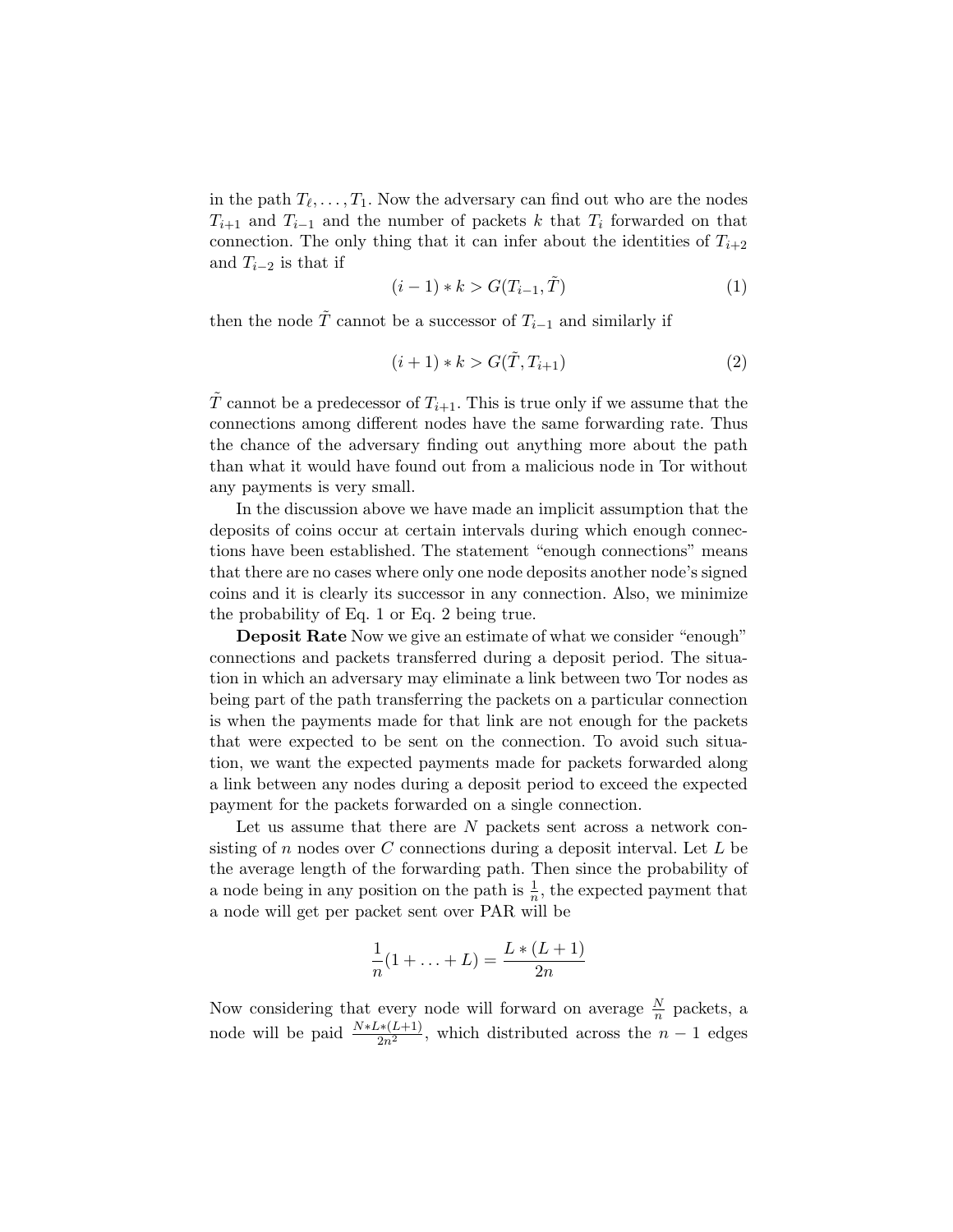going out of it yields  $\frac{N*L*(L+1)}{2n^2*(n-1)}$  payment per edge. At the same time the average payment made for the packets on a connection is  $\frac{N*L*(L+1)}{2C}$ .

We observe that for

$$
\frac{N * L * (L + 1)}{2n^2 * (n - 1)} > \frac{N * L * (L + 1)}{2C}
$$

to hold, we need  $O(n^3)$  connections across the whole network or an average of  $O(n^2)$  connections per node. We stress that with so many connections, an adversary would not be able to eliminate even a single possible path route for a given connection. If we now consider the situation when the adversary can narrow the possible successors of a particular node down to some number  $n_c$ , there are still  $n_c^{\ell}$  possible paths for the connection. However in this case we would want

$$
\frac{N * L * (L + 1)}{2n^2 * n_c} > \frac{N * L * (L + 1)}{2C}
$$

and we will need a total of  $O(n^2)$  connections across the network or  $O(n)$ per node.

In previous discussion we mentioned that each node may deposit some of its own anonymous coins to provide more anonymity of the traffic it is forwarding. We now point out that by having each node deposit anonymous coins we will additionally disguise the entry points for outside traffic being forwarded in the network. Since the ratio of anonymous and signed coins in the payment scheme is  $\frac{2}{L-1}$ , to preserve this ratio across all nodes each node should add its own anonymous coins to maintain the same deposit ratio.

Usable Efficiency The efficiency of our payment scheme is comparable to that of micropayments [7, 19]: the majority of the payment coins in our system are signed coins based on microcoins with the additions of receipts. These are much more efficient than ecash [6], which requires zero knowledge proofs. (Even our anonymous coins are lightweight blind signatures.)

Accountability The accountability property requires that the identity of a node that behaves maliciously – double-spending, forging attempts, message manipulation, etc. – will be revealed along with a proof of his guilt.

No node can tamper with the forwarded onion message since it is protected with layers of encryption that can be opened only in the corresponding order. Thus any attempt for forgery will be exposed by its successor. In addition, no double spending is possible for S-coin payments.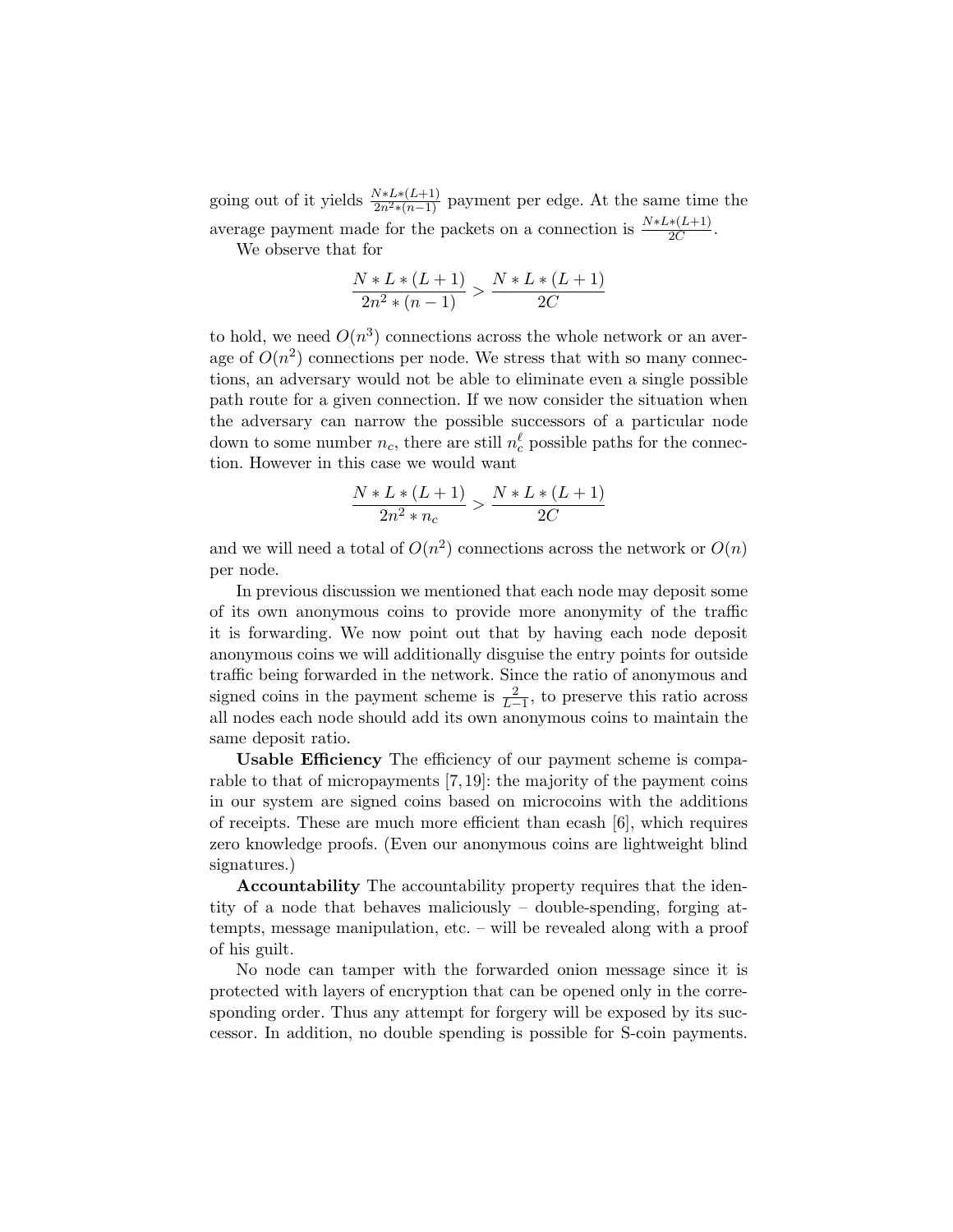Each of the coins is a signature by the spender; furthermore, it specifies the receiver and the payment details.

Double spending for anonymous coins is possible and can only be detected at deposit procedure. However, messages containing A-coins, contain also signed hashes of the coins, which serve as proof of A-coins' origin if a double-spending has occurred. Thus, the nodes paid with the same coin have an proof for the misbehavior.

There is an issue of whether maintaining logs of coin related message exchanges is necessary after coins' deposit for satisfying accountability in our system. Indeed, keeping some A-coin/S-coin related logs is required to detect malicious actions by the spender/payee; In particular Bank is required to keep a log of the serial numbers of the A-coins that have been deposited so far and as well as the biggest serial number of S-coins each pair of peers has exchanged. The A-coins exchanges are required to be maintained for detecting the double-spender but only for the time of one deposit period.

Thus far, we have showed that our payment scheme abides by its design principles. We now prove that it still satisfies properties common for any viable payment scheme.

Correctness When all participants act honestly and follow the protocol, our payment scheme fulfills its goals: all packets are delivered, the nodes on the forwarding path are paid, and the anonymity of the sender and receiver is maintained. If all nodes properly forward the onion message that is initiated by the sender it is guaranteed to reach its receiver because each forwarding node knows where exactly to send it. According to the payment scheme, each node receives exactly one coin more than it has to pay its successor per packet. Thus all nodes are paid equally for their service. We have already shown that payments observed by the Bank are not enough to compromise the anonymity of the identities of sender and receiver.

Robustness Robustness refers to the probability that the path chosen by the sender will be secure in the presence of malicious parties in the network. Let us assume that the fraction of malicious nodes is  $\alpha$ . Then the probability that there is no malicious node on a path of length  $l$  is  $(1 - \alpha)^l$ . The computed probability, however, is important for the case when we assume that a malicious mode on the path prevents the traffic, i.e. it drops or misdirects it. This also holds in Tor with no payments. Now we restrict our attention to malicious nodes only in the context of the payment system, i.e. nodes that may expose the connections going through them and the corresponding payments for them. Based on our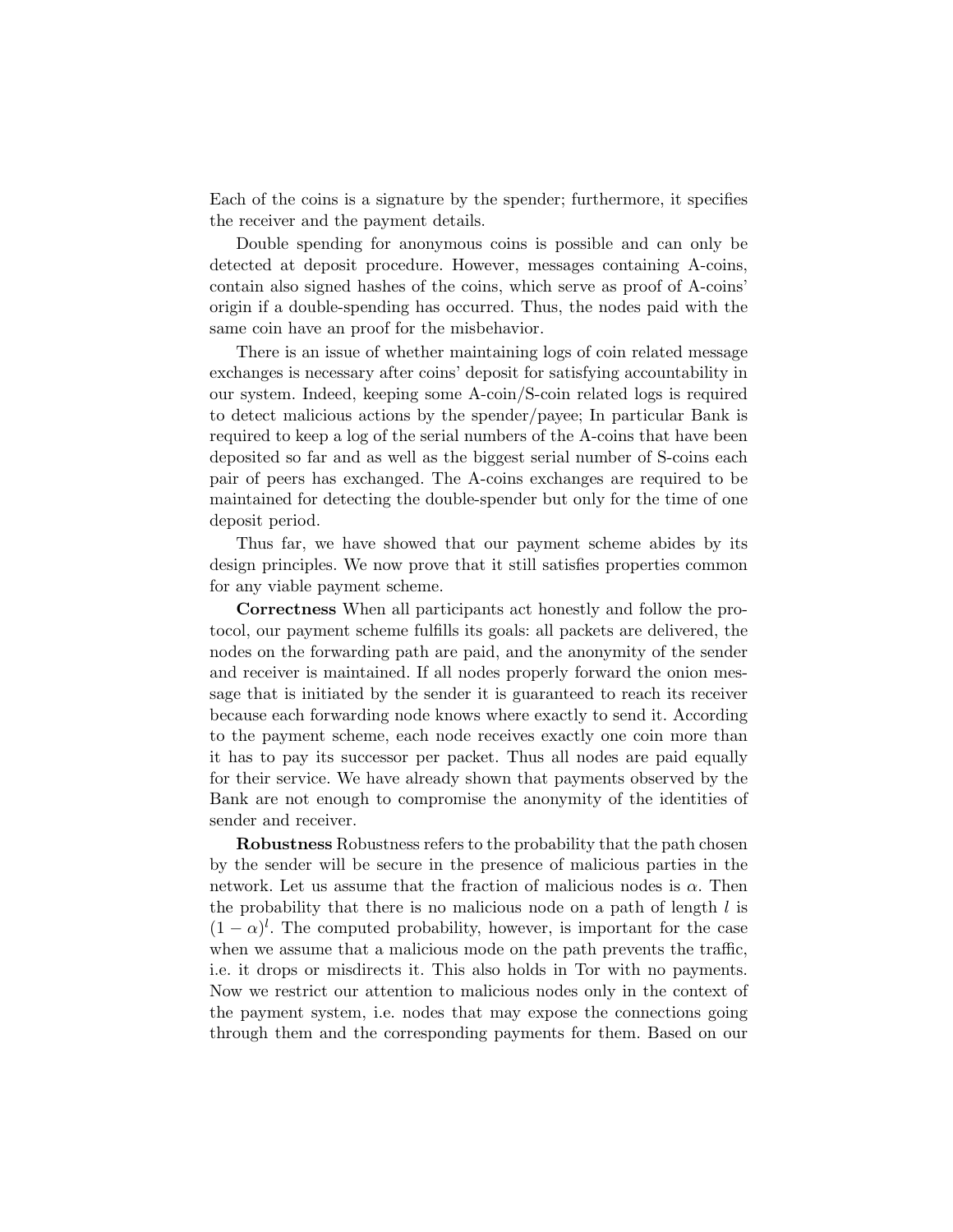analysis showing that a node acting in this malicious way can disclose its predecessor and successor in the forwarding path, at least half of the nodes on a path will have to be malicious in order to expose the identities of sender and receiver. Thus the probability of preserving the anonymity of sender and receiver over a path of length l is  $(1 - \alpha)^{l/2}$ .

Monetary Unforgeability No coin forgery is possible in the payment scheme since both types of coins are protected with signatures. Signed coins contain personal signatures of the payer; anonymous coins contain the Bank's signatures.

#### 6 System Performance Evaluation

In this section, we quantify the computational overhead added to Tor by our payment scheme. We execute the openssl speed command 1000 times and compute the average estimated running time of blind and digital signatures (RSA), and symmetric key encryption and hashes (SHA1). We will focus on the overhead imposed on the communication initiator S as well as on a random path node  $T_i$ .

We define  $c_h$  to be the cost of a hash function,  $c_e$  the cost of a symmetric encryption procedure, and  $c_s(c_{bs})$  and  $c_{vs}(c_{bvs})$  the (blind) signature and (blind) signature verification cost. For 1024 byte messages hashed with SHA1,  $c_h = 0.0045$  milliseconds. For CBC DES encryption<sup>8</sup> in blocks of 256 bytes and RSA signature and verification in blocks of 1024 bytes the estimated running times are  $c_e = 0.020$ ,  $c_s = 3.361$ , and  $c_{sv} = 0.142$ milliseconds. Assume a path of length  $L$ . For each payment round,  $S$  has to generate L receipts for the required A-mcoins and have them blindly signed by the Bank, and symmetrically encrypt the A-mcoins' receipts with  $K_{ST_{L-1}}$ . In addition, S should calculate the content of S-mcoins that each path node  $T_i$  will pay its successor  $T_{i-1}$ , and encrypt the receipts with  $K_{ST_{i-1}}$  key. Thus the overall computational cost for S for each payment round would be:

$$
Cost_S = L * (c_{bs} + c_h + c_e) + \frac{L * (L - 1)}{2} * (c_h + c_e)
$$

For the usual case of  $L = 4$ ,  $Cost_S$  averages to 14.24 milliseconds overall, or to 1.4 milliseconds per coin to be paid.

On the other hand, each node  $T_i$  in the path, should create  $i-1$  for  $T_{i-1}$ 's S-mcoins and verify the validity of S-mcoins it received by  $T_{i+1}$ 

<sup>8</sup> We used DES for our tests, precisely because it is slower than AES; we wished to set a lower bound on performance.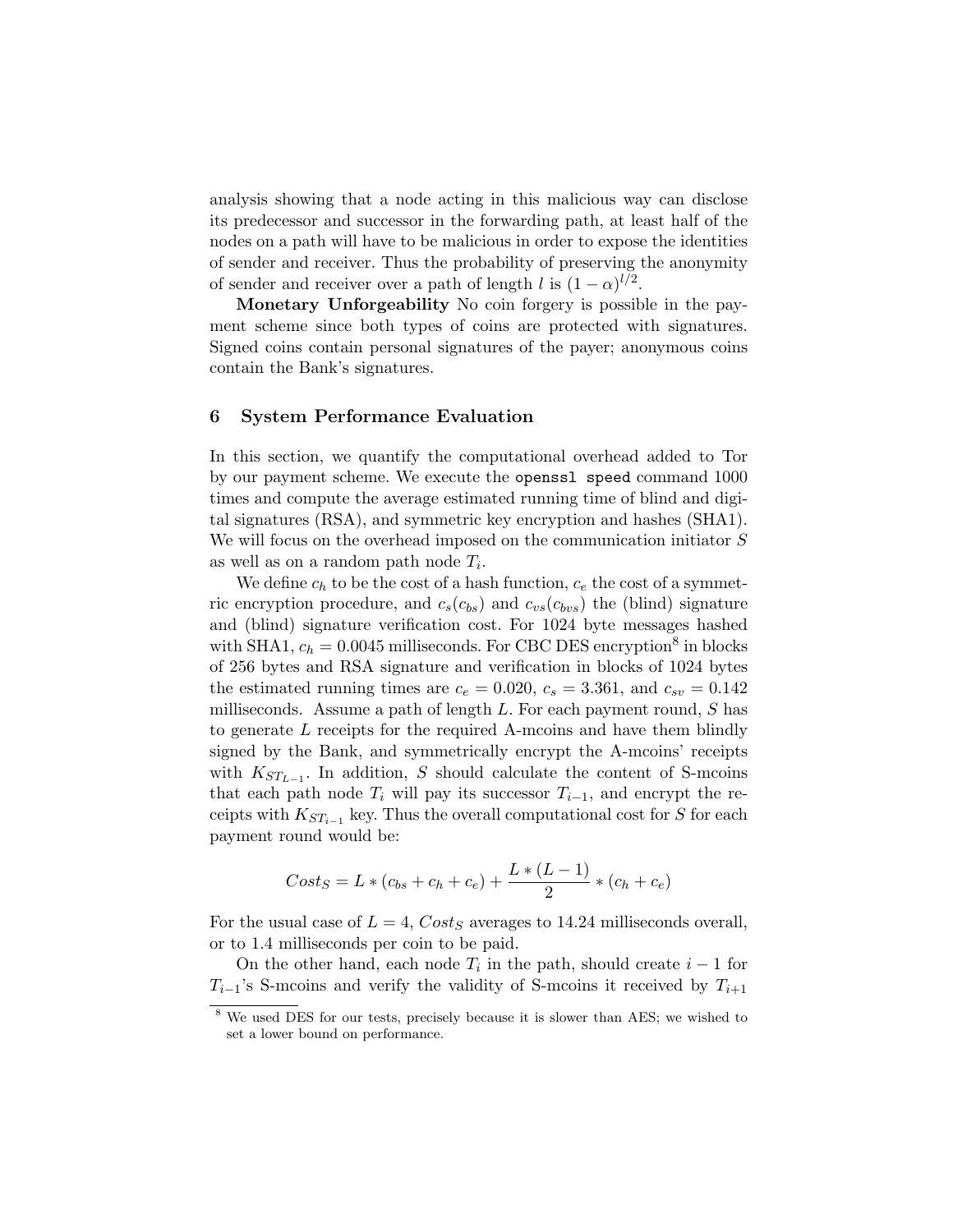(signature verification and receipt):

$$
Cost_{T_i} = i * (c_{vs} + c_h) + (i - 1) * c_s
$$

In this case  $T_i$  will have to spend 0.045 milliseconds for each coin it gets payed and 3.36 milliseconds for each coin it pays.

The performance impact of our scheme is dominated by two factors: the path length and the number of packets per payment. However, the two have very different properties. The number of packets per payment, N, represents the tradeoff between performance and risk. By setting N high, the total cost of our scheme is minimized, since the expense is amortized over a large number of transmissions. However, N also represents how willing nodes are to transmit packets without assurance of payment. If N is too high, a cheater can send a fair amount of data before being caught. Minimizing that risk requires setting  $N$  low, and hence increasing the cost.

# 7 Related Work

Previous research on applying payments in anonymizing networks was focused on mixnets: Franz, et al [10], Figueiredo et al. [11] and Reiter et al. [12] all use a blind signature type of electronic cash to induce mixes to operate honestly. The approach of Franz et al. divides electronic payment and messages into small chunks and allows mixes and users to do the exchange step-by-step, which made the resulting system extremely inefficient. Furthermore, the receiver is required to participate in the payment procedure, which is undesirable: the receiver may not know or care about Tor. Figueiredo provided a completely anonymous payment system for mixnets, but without any accountability and robustness. Reiter et al. proposed a fair exchange protocol for connection-based and message-based mixnets. However, their protocol assumes that mixes would work properly to receive their payment after they commit to their service. They do not provide any guarantee that participants will indeed get paid beyond the fact that the initiator will have no reason for not paying them. Furthermore, computationally expensive offline zero knowledge computations are required in the case of a message-based mixnet protocol [20], which renders the system inefficient and thus currently non-deployable.

### 8 Conclusions

Current anonymity networks appear to lack wide participation due to their volunteer nature. We posit that by providing economic incentives,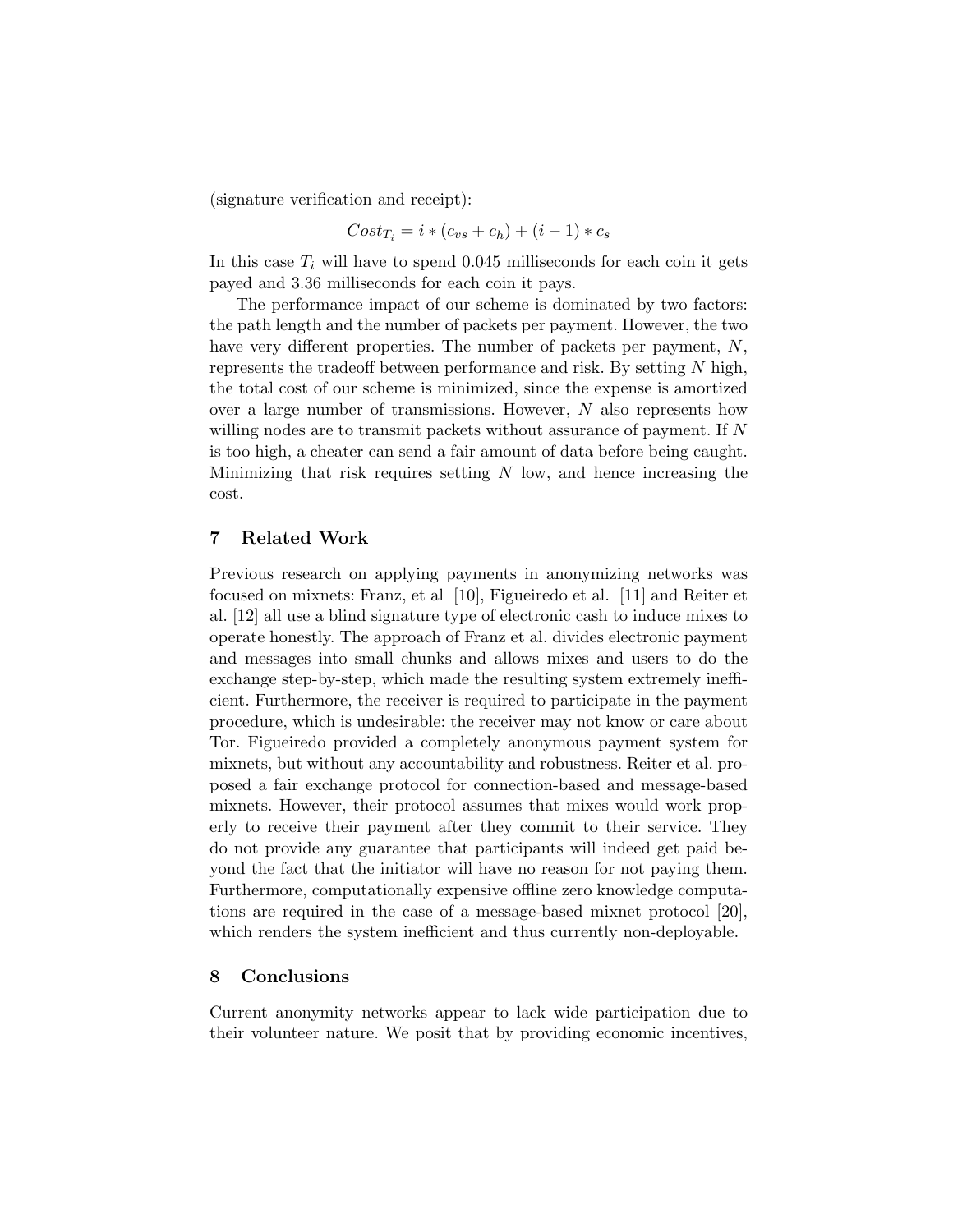we can help incentivize users to both participate and to use anonymity networks to protect their communications. Unfortunately, current payment schemes cannot be used to enable payments in Tor. To address this, we introduce a novel hybrid scheme and prove that it is possible to add a secure payment scheme to an onion-based anonymity network. Our approach combines features of existing payment schemes in an innovative way, achieving provable sender-receiver unlinkability, accountability and efficiency at the same time.

Furthermore, we relate the anonymity of the overall architecture to the amount of traffic that has been forwarded through the network and the number of Tor relays. To avoid exposure, we provide initial lowerbound on the minimum payment deposit time required. Additionally – and similar to  $Tor - it$  appears that longer paths have a higher risk of including malicious nodes that may try to expose sender and receiver. On the other hand, shorter paths are more robust, incurring lower communication and computation overhead. These two limitations, namely the path length and the presence of malicious nodes, are also part of the underlying Tor network and reasonable parameters for the scheme can minimize their effect. Finally, a preliminary evaluation of our scheme indicates that PAR does not incur prohibitive communication and computational costs that could prevent its practical deployment.

## References

- 1. Chaum, D.L.: Untraceable Electronic Mail, Return Addresses, and Digital Psuedonyms. Communications of the ACM (1981)
- 2. Goldschlag, D.M., Reed, M.G., Syverson, P.F.: Hiding routing information. In Anderson, R., ed.: Workshop on Information Hiding, Springer-Verlag (May 1996) 137–150 LLNCS 1174.
- 3. Back, A., Goldberg, I., Shostack, A.: Freedom systems 2.1 security issues and analysis. White paper, Zero Knowledge Systems, Inc. (May 2001)
- 4. Boucher, P., Shostack, A., Goldberg, I.: Freedom systems 2.0 architecture. White paper, Zero Knowledge Systems, Inc. (December 2000)
- 5. Chaum, D.: Achieving Electronic Privacy. Scientific American (August 1992) 96–101
- 6. Chaum, D., Fiat, A., Naor, M.: Untraceable electronic cash. In: Proceedings of CRYPTO '88. (1988)
- 7. Micali, S., Rivest, R.L.: Micropayments revisited. In: CT-RSA. (2002) 149–163
- 8. Øverlier, L., Syverson, P.: Locating hidden servers. In: Proceedings of the IEEE Symposium on Security and Privacy. (2006)
- 9. Kesdogan, D., Agrawal, D., Pham, V., Rautenbach, D.: Fundamental limits on the anonymity provided by the mix technique. In: Proceedings of the IEEE Symposium on Security and Privacy. (2006)